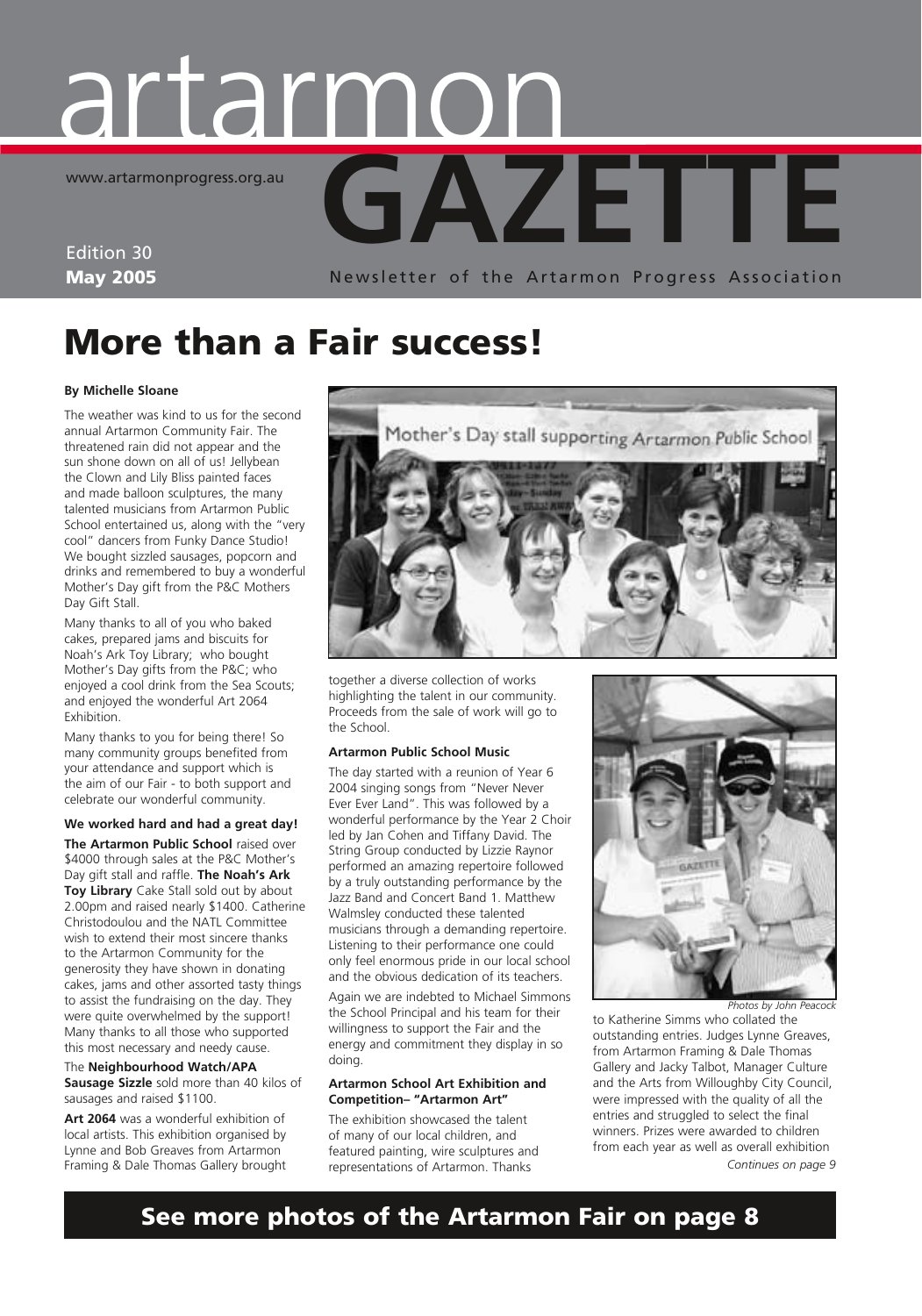# **Artarmon Progress Association Artarmon Progress Association**

ABN 77 319 108 019 ABN 77 319 108 019 **Established 1914 Established 1914 The APA Committee usually meets The APA Committee usually meets on the 4th Tuesday of the month, on the 4th Tuesday of the month, excluding December. excluding December.**

PO Box 540 Artarmon NSW 1570 PO Box 540 Artarmon NSW 1570 sec@artarmonprogress.org.au sec@artarmonprogress.org.au Phone 9904 6064 / Fax 9411 6616 Phone 9904 6064 / Fax 9411 6616 www.artarmonprogress.org.au www.artarmonprogress.org.au

#### **COMMITTEE 2004-2005 COMMITTEE 2004-2005**

**President** Michael Dawes **President** Michael Dawes **Vice President** Michelle Sloane **Joint Secretaries** Erica Waalkens **Treasurer David Bruce-Steer Ashmore Treasurer** David Bruce-Steer

**Committee** Keith Anderson Brian Hall Brian Hall Tony Kemm Tony Kemm Sonia Powell Sonia Powell



Artarmon Progress Association. It is distributed by volunteers, free of charge to Artarmon residents and volusinesses. Free of charge to Artarmon residents and  $\sim$ The Artarmon Gazette is published quarterly by the

The Artarmon Gazette seeks to inform residents and business people about current local events and issues and provide them with a forum in which to discuss matters of interest and concern.

Written contributions and photographs are welcome. Please submit all non-advertising material to the Editor. Material can be received on disk or via email. Editing may be necessary for considerations of space via email. Some minor experience of the and layout.

considerations of space and layout. View and opinions expressed in the Artarmon Gazette View and opinions expressed in the Artarmon Gazette are not necessarily those of the Artarmon Progress are not necessarily those of the Artarmon Progress Association or its members. While all care is taken Association or its members. While all care is taken for accuracy, no responsibility can be taken by the for accuracy, no responsibility can be taken by the Association, the Editor, Typesetter or Printer. Association, the Editor, Typesetter or Printer.

 **Editor** Anne Weinert  **Editor** Anne Weinert 9904 6223 editor@artarmonprogress.org.au editor@artarmonprogress.org.au **Advertising** Geof Cameron **Advertising** Geof Cameron 9411 6461 9411 6461 gazette@artarmonprogress.org.au gazette@artarmonprogress.org.au **Distribution** Tony Kemm 9419 6927 9419 6927  **Design/** Sonia Powell  **Design/** Sonia Powell  **Production** 9427 1017  **Production** 9427 1017 powellss@bigpond.net.au powellss@bigpond.net.au **Cartoons** Wendy Bishop **Cartoons** Wendy Bishop 9420 4884 9420 4884 **Printing** Premier Print Solutions 9901 3434 9901 3434  **Advisory** Michael Haynes  **Advisory** Michael Haynes **Committee** Glenda Hewitt **John Peacock Communication**<br>Toni McKay Mollie Shelley John Peacock Rhoda Stewart Mollie Shelley Erica Waalkens Rhoda Stewart Katrina Weir Erica Waalkens  **APA Website** Hosting Courtesy of Katrina Weir APA Website Hosting by Interosys **FUTURE DATES FUTURE DATES** 9904 6223

|  | Tue 31 May 05 Public Information Meeting,<br>8pm, Artarmon Library |
|--|--------------------------------------------------------------------|
|  | Thu 21 Jul 05 Gazette copy closes                                  |
|  | Fri 29 Jul 05 Gazette advertising closes                           |
|  | Tue 23 Aug 05 Gazette delivery complete                            |
|  | Tue 30 Aug 05 Public Information Meeting<br>8pm, Artarmon Library  |

# **Editorial**

Welcome to an even bigger May Gazette, in which we bring you 'all the fun of the Fair' as well as some new, and regular features.

The Fair was certainly a great success, and as I talked with all the other exhausted volunteers at the end of the day, I was reminded of Kate Lamb's column from our February issue, in which she wrote about social capital. From the comments that were made to me on the day, I think the Fair demonstrated the building of social capital as well as any community event could.

Our Fair feature allows us to thank especially the businesses who supported us on the day, some of whom are also regular Gazette advertisers, and some of whom were partnering with the Progress Association (APA) for the first time. This support is essential for the APA to be able to continue to do the work it does in the community, and also so that we can continue to publish the Gazette.

To this end, I must mention the new businesses who have advertised with us for the first time in this issue. Even though our incredible volunteers have been delivering the Gazette into the Industrial Area (AIA) for a number of years now, we have only been able to gain regular support from one or two businesses located there. Perhaps the businesses in the AIA don't see the Gazette as timely enough, or as reaching their target market? We would like to be able to continue to bring the news and views in 2064 to the business community in the AIA, but will only be able to do so with more business support.

One of our new features, beginning with this Gazette, is the first in a series of what we have called 'People of Influence' – a series of interviews with those with influence in, or on, our 2064 community. We see the series as a way of providing information to the community, and keeping you informed about issues that you tell us are important. Our first interviewee, Gladys Berejiklian MP, needs no introduction. We asked Gladys to participate in the first interview because of her concerted efforts to assist the local community in many ways since being elected the State Member for Willoughby - which will hopefully be enhanced through her recent appointment to further shadow portfolios.

Our vision for these articles is that you, the readers, will tell us about those in the community you would like us to talk with – perhaps corporate or community leaders who live or work in 2064, as well as other elected representatives. We would love to hear your views and feedback.

Our regular features are here as well – and we thank those who contribute these articles each issue. We want to continue to be able to produce the Gazette in its current form, and any assistance you can give our largely volunteer workforce would be gratefully appreciated.

#### **Anne Weinert editor@artarmonprogress.org.au**

## Letters to the Editor

#### Dear Editor,

I read with interest the February 2005 Artarmon Gazette and would like to thank you for keeping us informed of the ventilation stacks. You are right it is definitely not pretty.

The information provided in both Sonia Powell's and the cover article has raised my interest in this project and its impact on Artarmon (my home) and as a resident I will now take a more active role, ie attending meetings, staying informed, etc.

Keep up the good work.

#### **Des Galstian, Artarmon, 22 February 2005**

Dear Editor,

In response to your article 'Finding a JP' (February 2005), I wish to advise that I hold the office of Justice of the Peace in and for the State of New South Wales.

I am a retired Detective Chief Superintendent of NSW Police, and live in Artarmon.

I can be contacted on 02 9412 2197.

#### **Bruce Huggett, Artarmon, 17 March 2005**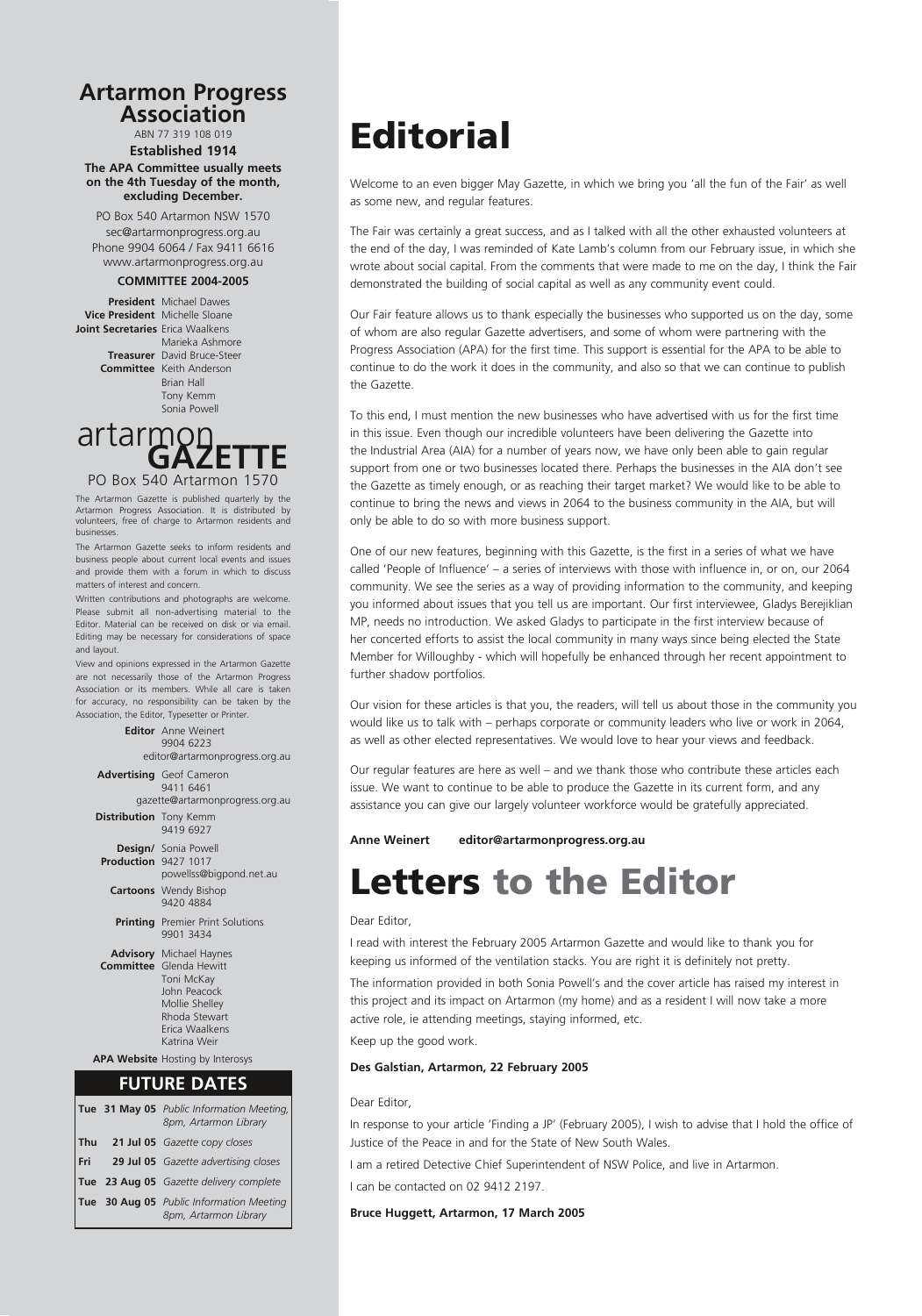# **Notes from the President By Michael Dawes**

#### **A great Fair!**

It is impossible to convey the wonderful sense of community spirit and bonhomie that was present at the Artarmon Community Fair in the photographs and articles of the event that feature in this edition of the Gazette. This great vibe was the result of much hard work by the general & heritage committees of APA and the stall holders; the generosity and support of the Willoughby City Council and sponsors; the fantastic entertainment provided by the kids; the attendance and generosity of the local residents; and I'm sure the great weather had a bit to do with it as well. The Fair was financially successful for our community organisations and groups such as the Artarmon Public School, Noah's Ark Toy Library, Artarmon Guides and Scouts and Neighbourhood Watch and the APA is proud to provide the event co-ordination and infrastructure that enabled this. Many thanks to all involved.

#### **Wilkes Ave**

We had hoped that the Fair would have marked the opening of the revamped Wilkes Ave. Unfortunately, due to delays in the relocation of the power poles, the Council deferred the commencement of the work until after the Fair. The Council's plans for work include a fantastic mosaic mural that will be included in the paving. The mural depicts various aspects of Artarmon and also marks out the path of the creek that used to flow through the area. The APA is pleased to announce that it has agreed to contribute \$1000 to the cost of the mural.

#### **Lane Cove Tunnel**

Following on from the APA's Public Information Meeting in February, the Mayor convened a meeting with Minister Costa and included community representatives, including the APA, from wards that are affected by the Lane Cove Tunnel (LCT). The outcomes of this meeting as per a letter received since from Minister Costa were that the RTA will:

## WANTED: Local Resident to assist the artarmon<br>**GAZFTTF**

The Gazette is looking for someone with a flair for sales to take on the role of

### advertising coordinator

#### **The role:**

- Liaise with advertisers re: ad copy • Coordinate ad copy changes with
- graphic designer • Assist editor and APA Committee with
- ongoing viability of Gazette

*You would be assisting the local community by your involvement.*

Call Anne Weinert on 9904 6223 (work), or email editor@artarmonprogress.org.au

• Liaise with Willoughby Council officers regarding the future of areas of land along the Gore Hill Freeway identified by Council as being land that should be preserved as open space.

• Meet with Council officers to explore bussing arrangements on the Gore Hill Freeway and liaise with the Ministry of Transport about bus services for commuters to and from Artarmon.

• Further consult Council regarding concerns with the integration of the Lane Cove Tunnel and the Pacific Highway off ramp, and the performance of the Mowbray Road & Pacific .<br>Highway intersection.

• In preparing a local Area Traffic Management plan for the Artarmon area, consult with Council and residents, and consider potential traffic management measures which may be implemented to improve pedestrian safety, particularly around Artarmon public school.

These were all issues that the APA has been pursuing over a number of years and whilst encouraged by the outcomes of the meeting we remain sceptical as to RTA's resolve to achieve the best outcomes.

In relation to filtration of the tunnel, the RTA's position remains that the Department of Infrastructure, Planning & Natural Resources in consultation with the Department of Health and Department of Environment and Conservation has set the toughest air quality standards in the world. These standards are met with all tunnels without the use of filtration. At the meeting it was agreed that:

• The delegation should provide any scientific evidence supporting its view on the need for filtration of the Lane Cove Tunnel.

• If the Federal Government increases its offer of \$10 million for filtration to a commitment to fully fund half the cost via a special purpose grant, the Minister will direct the RTA to hold discussions with the Lane Cove Tunnel Company aimed at raising the other half.

• The RTA advises that the most recent estimate of the cost of filtering the Lane Cove Tunnel ventilation stacks is approximately \$70 million.

It is this last point over which there has



*Michael Dawes*

been some debate in the local press. The APA had been previously advised that filtering of the stacks is not possible due to it restricting the air flow and that in-tunnel filtration is the only feasible solution. It is interesting that the Minister is now ruling out in-tunnel filtration as an option.

Further to the meeting the Mayor moved a Mayoral Minute that Council:

• Seek an update of accurate cost for the Lane Cove Tunnel Filtration.

• Request the Federal Members covering the area to seek a partnership from the Federal Government to achieve a filtration resolution as soon as possible on behalf of their electorates.

The APA has demonstrated what it can do at a local level in achieving desirable outcomes for the community in light of the Fair; however, in the case of the tunnel issues I fear we are being let down by the State Government and its departments. The studies of the Department of Health into the effects of emissions from other tunnel stacks appear to be questionable and the RTA appears to be unwilling to prevent the adverse traffic impacts on Artarmon local streets from occurring in the first place. The promise of the RTA to review the EIS traffic modeling for Artarmon has not eventuated to date.

At our next Public Information Meeting we have invited Jeff Organ from Willoughby City Council to provide us with an update of LCT issues since the meeting with Mr Costa and the Mayoral Minute. m.

### Public Information Meeting

### Tuesday 31 May 2005

8.00 - 10.00pm, Artarmon Library, Elizabeth Street

#### Lane Cove Tunnel Project Update

#### **Jeff Organ**

*Infrastructure Services Director, Willoughby City Council*  **Following on from the meeting with Minister Costa, Jeff Organ will give an update on Lane Cove Tunnel Project issues affecting Artarmon.**

### Willoughby City Strategy

**Lara Dominish** *Project Officer, Willoughby City Council*

- A new project aiming to
	- identify what the community values about our City;
- identify what trends and issues are important;
	- agree on our future directions and goals; and
	- develop strategies to achieve these goals.

Be informed, get involved and have your say!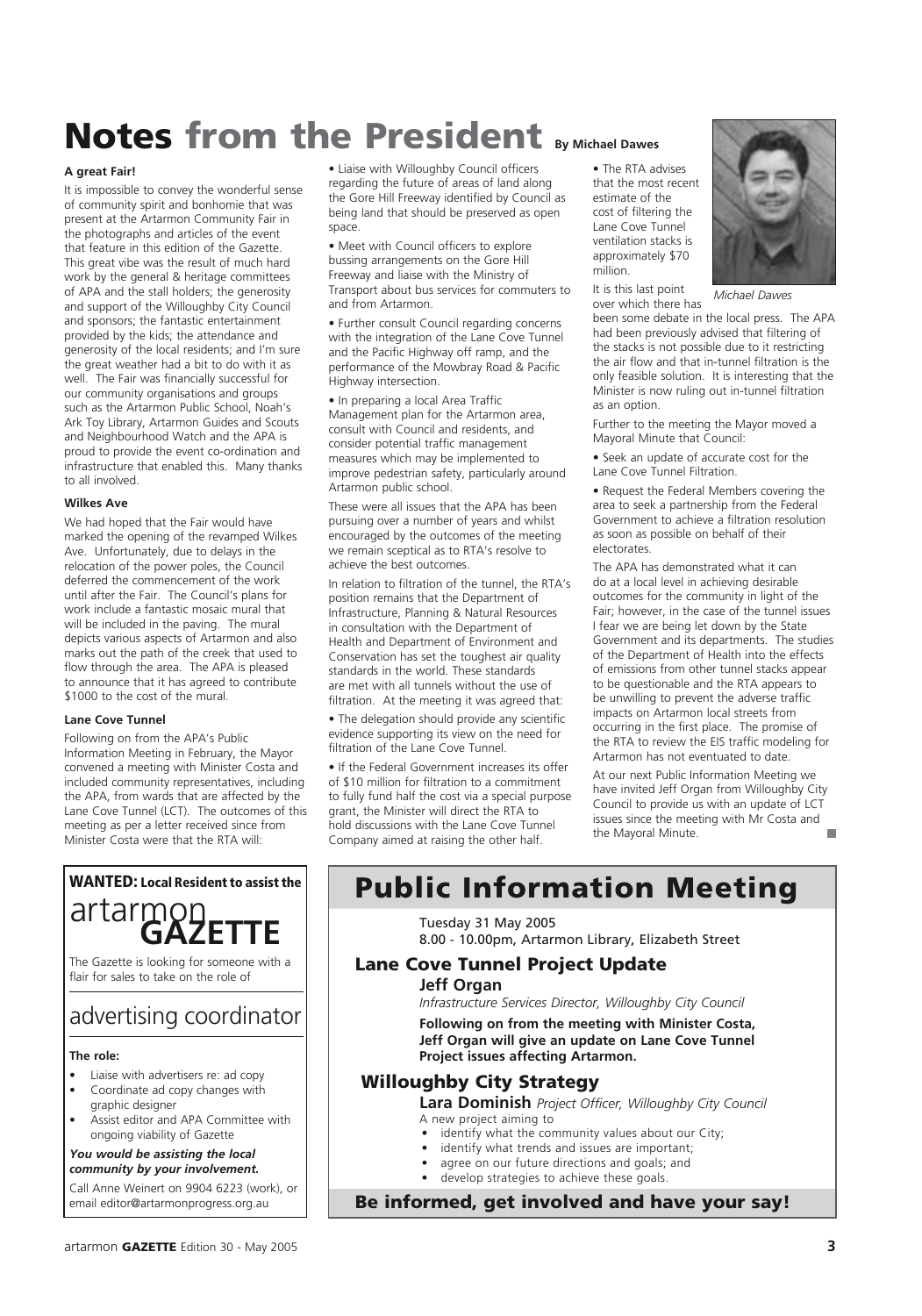# People of influence: Gladys Berejiklian MP...

Gladys Berejiklian has a Master of Commerce from the University of New South Wales and a Graduate Diploma in International Studies from Sydney University. Prior to completing her Masters she was awarded a Bachelor of Arts (Major; Government) from Sydney University in 1992. Gladys was elected the Member for Willoughby in 2003 in a seat that has been held by the Liberal Party since 1981. There are 44,244 voters in the Willoughby electorate.

#### **Q. Are you an Artarmon resident?**

No, I actually live in Willoughby on Mowbray Road, but I try and walk every morning and that walk often takes me through parts of the Artarmon area. It's a good way to stay in touch. I also obviously attend many community functions and meetings in Artarmon.

#### **Q. What are the key issues for the Artarmon area in terms of the diversity of its population?**

Artarmon is a wonderful microcosm of what Sydney represents with its many diverse cultural backgrounds. I like to think that all sections of the community who have raised issues with me will have them addressed.

#### **Q Recently you held a street stall in Artarmon to meet the people. What were the key issues that came up, and how are you dealing with them?**

I have a policy of holding a street stall in each suburb at least once a year and the type of issues brought to me in Artarmon are the same issues that the Artarmon Progress Association works on so actively.

Clearly access to Artarmon railway station is a huge issue. Traffic is another. The impact of the Lane Cove Tunnel whether it be air quality or changed traffic conditions was another. People also raised health care and mental

health care and also concerns about law and order and safety.

There is a lot of high density living in parts of Artarmon and Artarmon residents are telling me that there has been an increase in the number of break and enters recently. I have raised this with the police at the local bimonthly community meeting.

Graffiti and general statewide issues like land tax were also raised. But public transport, the station, traffic and Lane Cove tunnel issues tended to dominate.

#### **Q. Given no person can solve everything, what do you see as they main things you can influence?**

In the near future I want to have an impact in the construction and post-construction phase of the Lane Cove Tunnel. Artarmon residents will be bearing the brunt of both phases and I want to make sure we get the best outcomes.

Access at Artarmon railway station is important. If you are temporarily or permanently disabled, or a bit older or if you are pushing a pram, there is no way you can negotiate the stairs at Artarmon station. The number of train services available is another issue. A number of commuters have told me that they have been stranded because the train does not stop at a scheduled station, or a train has been cancelled. I don't think it's acceptable that people get stranded on the railway station or that weekend services are cut. It does not make sense to discourage people from using public transport!

#### **Q. Filtration for the Lane Cove Tunnel is causing a concern. What is your view?**

The most important thing is to get accurate information and there is a lot of confusion. Essentially however we need good information about air quality and I don't think the State Government is facilitating that. I've raised concerns about how the community is



going to get this information and been told that average toxicity levels for the day will be provided. This is ridiculous because the amount of toxicity in the air at 4am will be completely different to the toxicity at peak hours! The community should be given the information they need to make an educated contribution to the debate.

I would however like to put on the record that my party has promised to filter the tunnel. That is an election promise and clearly something I will support.

#### **Q. Phyllis Bourke Court is not in your State Electorate, but it does fall under your shadow responsibilities for mental health. What do you see as the key issues?**

Phyllis Bourke Court gets caught up in some of the bigger issues impacting the state. Unfortunately the state government is closing down many of the community based mental

### Lane Cove Tunnel Project community liaison update

#### **By Sonia Powell**

The Lane Cove Tunnel project, due for completion in 2007, consists of new traffic ramps at Falcon Street North Sydney, transit lanes on the Gore Hill Freeway, twin 3.6km tunnels linking the Freeway with the M2, and a continuous cycleway between Naremburn and North Ryde.

Current local construction activities include:

#### *In the school*

• A community based air quality monitoring station is now operational above the amenities block in the playground.

#### *Along the Gore Hill Freeway*

• Water quality ponds are being built at Artarmon Reserve and Punch Street.

• Construction of the two new Freeway transit lanes requires new retaining walls along both sides of the freeway and widening of the Railway bridge abutments.

• Piling for the eastern tunnel portal is under way. Near Broughton Road, the temporary detour on the Pacific Highway southbound

on-ramp to the Freeway will remain in place until at least June 2005.

• For cyclists and pedestrians, under construction are: the zig zag ramp linking the Freeway with the Highway; the path between the Highway and Reserve Road; and the tunnel across the Freeway beneath the Reserve Road bridge.

#### *At Reserve Road*

• The Reserve Road bridge and ramps are being reconfigured to allow space for the extra Freeway transit lanes and the tunnel portal entrance lanes.

• Pedestrian paths across the Reserve Road bridge have been temporarily re-routed.

#### *In the industrial area*

• From the main Marden Street worksite, road headers are excavating the tunnel. Site establishment for the stack has commenced.

• Night-time project work in Lane Cove West is generating overnight concrete production at the Readymix Artarmon concrete plant.

• A Pacific Hwy bus stop has been closed due to accidents after lane narrowing.

#### **Things that go bump in the night**

Whenever the project is causing you grief, please keep contacting **1800 009 280**, the 24 hour toll free line provided by Theiss John Holland (TJH), the design and construct contractor.

Seven residents complained about the same noise problem one recent night, leading to a change in TJH's activity method at that site.

#### **For more information…**

Visit TJH's display centre at Suite 7, 401 Pacific Highway, Artarmon, open Monday to Friday 10am to 6pm and Saturday 10am to 1pm (public holidays excepted). Or contact me by email at lctgroup@artarmonprogress.org.au.

*Sonia Powell is representing Artarmon residents on the Construction Community Liaison Group.*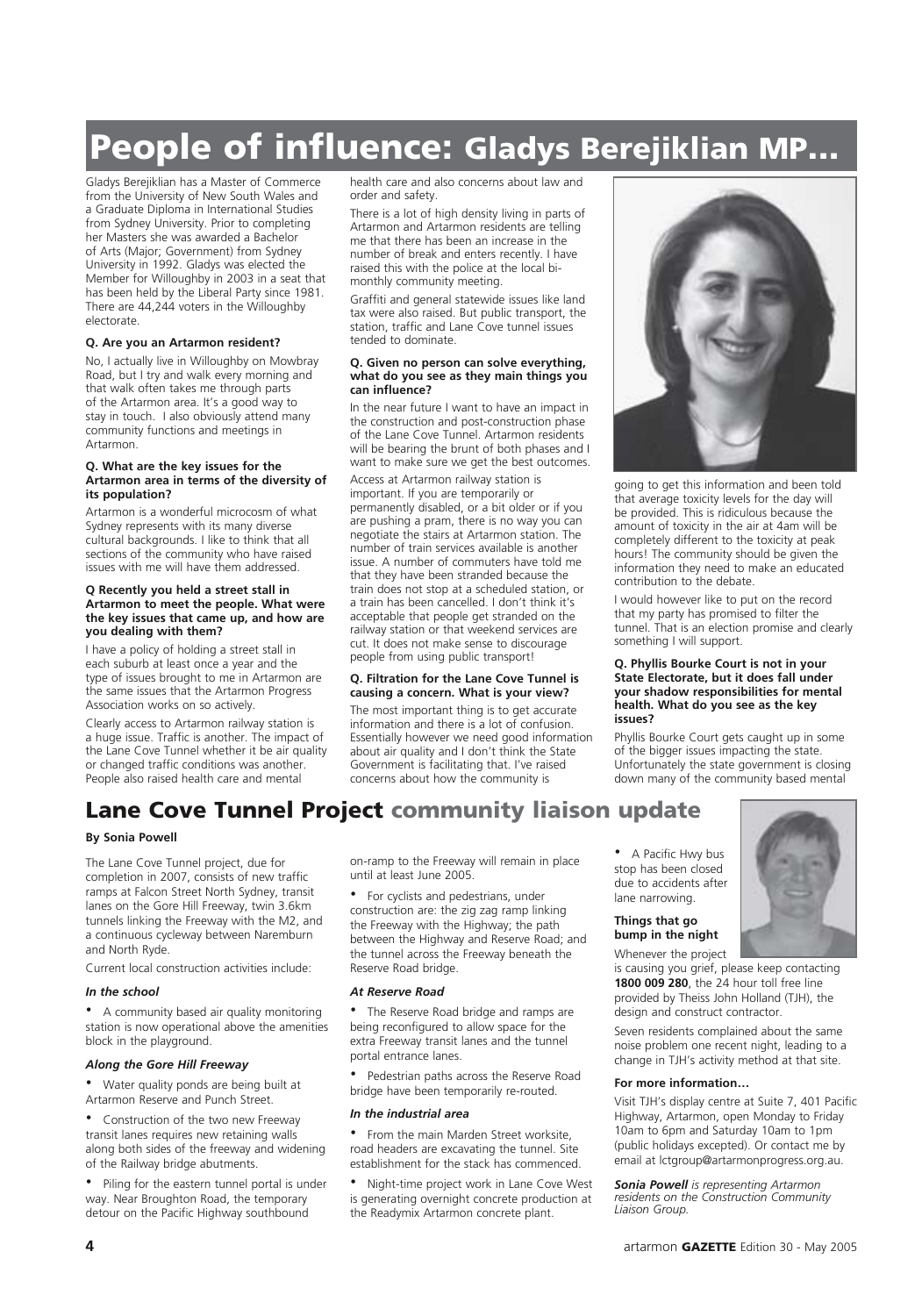#### **...** with Glenda Hewitt for the Gazette

health facilities, which means there are limited places to seek support for people in the community who are suffering from mental illness.

Last October the government closed the Chatswood Mental Health clinic which resulted in 300 people who used that service being told to go to North Shore Hospital for treatment. However that's the worst thing that could happen for people with mental illness, because hospitals are generally associated with the worst episodes of their health problems – often reminding them of being locked up, of being sedated – in fact, bringing back their worst memories.

#### **Q. What do you see as the solution?**

While there is a policy of closing down community based mental health care facilities, the pressure on public housing, homeless shelters and also, unfortunately, our prison system will increase. This impacts the person who is ill, their families and also the community. The solution is more funding and more focus on community based facilities. Every time the state government makes an announcement about mental health it is only ever about hospital beds. While I agree there is a shortage of hospital beds (for the mentally ill as well as the broader population), compared to other states, NSW is out of line with the way it treats the mentally ill. On every state-by-state comparison of the amount of funding and services provided, NSW is currently either last or second last for



spending on mental health care facilities.

#### **Q. The last word?**

While I have an interest in fighting for the larger issues as a state politician with broad shadow portfolio responsibilities, my interest in, and responsibilities to, the local community do not change. I've been in this job now for two years and I'd like my community to know that I will continue to be very accessible. The street stalls are one way of doing that, but if Artarmon residents want to talk to me, they can email or phone or visit my office. Of course I am always too happy to come to them!

I must add my personal congratulations to the APA for a very successful fair on April 30. Last year's Inaugural Fair was a huge success and this year's was even bigger. The Artarmon Fair is now a well established event on the community calendar.

#### **OPTOMETRISTS** 122 HAMPDEN RD ARTARM

ROLAND TAN (B.Optom. UNSW) WENG-TSEE TAN (B.Optom. UNSW) Phone: 9412 3757

Mon-Frid: 9am–6pm Saturday: 9am–12.30pm CLOSED WEDNESDAYS



### Northside Flowers Artarmon



For all occasions, wedding functions and events. We also sell a great selection of plants, gifts and gourmet hampers. 116 Hampden Rd Artarmon Phone: 9413 3206 • Fax: 9904 8778



weaving the etheric

Weekly classes are held in both Artarmon and Leura. For information on classes, workshops and performances please contact Debby Mader.

Phone: 9411 4232 or 4782 7479 Email: debby@harmonicdance.org

THE ARTARMON CENTRE FOR HARMONIC STUDIES 139 Artarmon Road, Artarmon

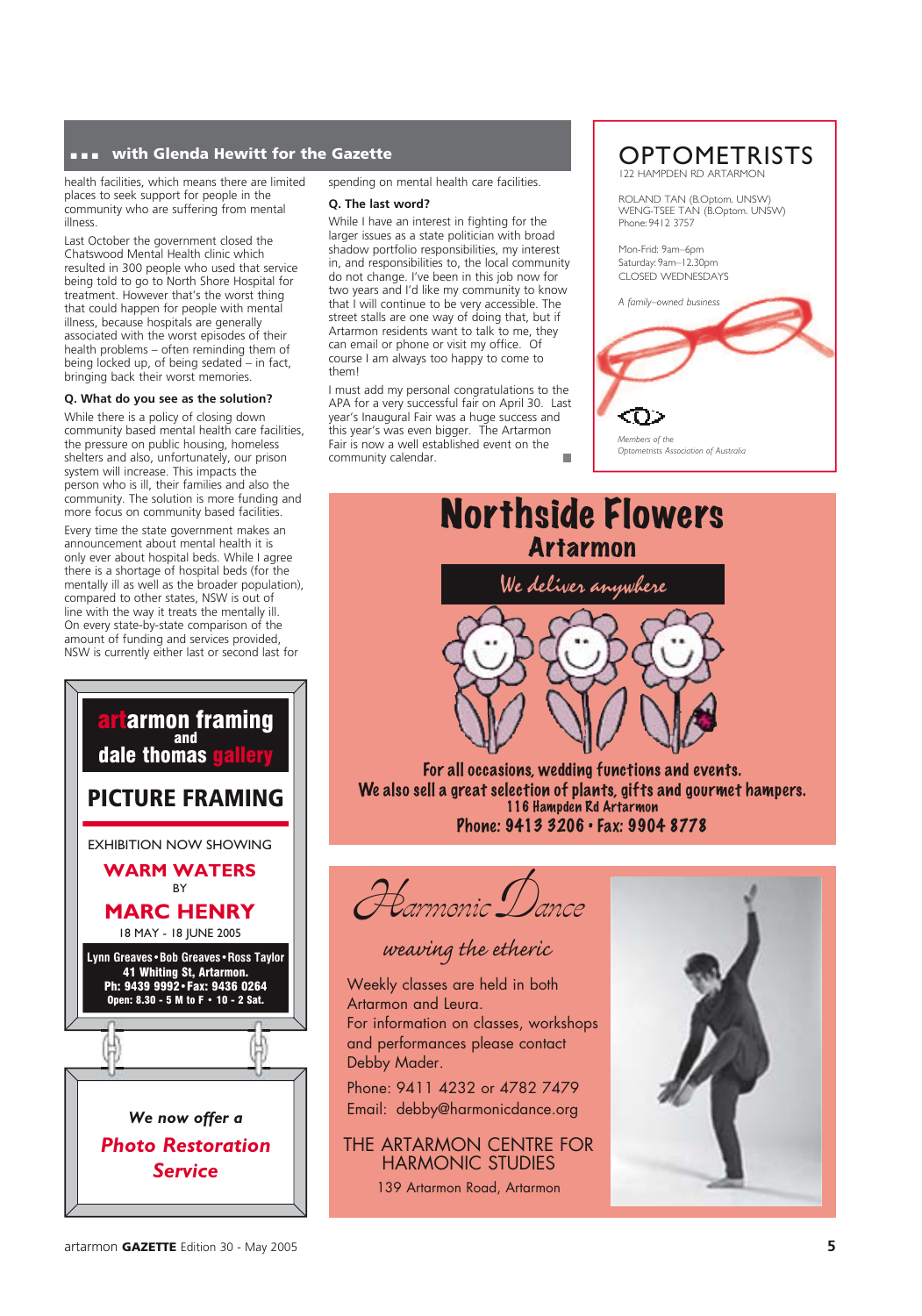# **Artarmon Public School News By Katrina Weir**

#### **Music for all at Artarmon Primary School**

Music is a pillar of the education program at Artarmon Primary School. Aside from the training band, jazz band and two concert bands available to the students in years four, five and six, students in all grades have exposure to music via the skills and experience of Gregg Shaw.

Gregg joined Artarmon Primary School in 1997 having worked as a tutor at SCEGGS and Sydney Girls High School and as a teacher of music, drama and Italian at Concord High School for four years.

An accomplished cellist himself, Gregg's main responsibility at Artarmon Primary is to teach music to children from kindergarten to year six, and to train the school's award-winning choirs, a role he says he loves.

Music has been an important part of Gregg's life since he was a child when his innate ear for pitch was detected and fostered by the Sunday school choirmaster. He started formal music lessons shortly thereafter, and since then his passion for the area has continued to grow.

"I believe if you have a love and a skill for something, it's a natural process to want to pass it on and help others with that similar interest," Gregg explains.

As an education medium, Gregg believes involvement in music can assist the development of certain brain functions such as spatial awareness, rhythm, coordination, flexibility, balance and oral/aural skills.

He also suggests that music allows for the expression and experience of a wide range of feelings and that it facilitates the development of children's awareness of the emotions of others. As well, music provides opportunities for the development of social and personal skills such as sensitivity, self-discipline, respect, tolerance, cooperation and the appreciation of cultural traditions.

 Michael Simmons, Principal, believes that Gregg's professional experience and personal passion for music is a winning combination. "We are extremely fortunate to have a music teacher like Gregg Shaw at our school. His commitment is undying and his enthusiasm for music contagious.

"I strongly believe that under Gregg's tutelage, the children develop a love of music and a set of skills in their early years that they then build on during the remainder of their time at Artarmon Primary School," he said.

#### **Physical Fitness: A Priority for 2005**

Artarmon Primary School has determined that FITNESS is one of the priority target areas for 2005. This is partly in response to the decline in childhood levels of physical activity reported in the media. It is also in an effort to positively influence the children's attitude to fitness, and the personal health choices they make, both now and in the future.

The school's fitness program is under the direction of Mr David Coon who came to Artarmon Primary School in 2004 having taught in a school in western Sydney for five years. David is passionate about sport and

fitness having participated at a state-level in many sports including hockey, tennis, cricket and soccer.

Last year, David trialled a pilot fitness program with the whole of Year 4. This involved daily fitness activities plus education about nutrition and the mechanics of the body. The Year 4 program was extremely successful with teachers reporting that the students had greater resilience and more energy throughout the day, particularly after lunch. This led to the children being able to concentrate for longer and ultimately, improved productivity and learning.

In fact, the Year 4 program was considered so successful that the school executive decided to expand it so that all Artarmon Primary School students could have access to and benefit from David's experience and passion.

David is now working with all year levels throughout the school, from kindergarten to Year 6. For most year levels, fitness is scheduled three times each week. "My philosophy on fitness is to focus on each child achieving his/her personal best. This program is not about being the fastest or strongest; it's about the children taking responsibility for

their progress by trying hard and working at their own level," David explained.

David also believes that physical activity should be balanced with information on healthy eating and an understanding of how the body works. "I also spend time with the children discussing nutrition, basic anatomy and correct technique for various activities so that the children develop a greater understanding



*Gregg Shaw takes a break from K-6 music* 

of their bodies. Ultimately this will arm them with the knowledge they need to participate in a wide range of sports with less risk of injury," he continued.

The aims of the fitness program for 2005 are  $t^{\circ}$ 

- Increase each student's level of physical fitness and activity
- Increase each student's basic strength
- Arm students with knowledge to make personal health choices
- Positively influence each child's lifestyle with respect to activity and food choices.



### 'On Track'

#### **compiled by Glenda Hewitt, Community Representative, Chatswood South Community Liaison Group, Chatswood to Epping Rail Link**

The Rail line closedowns for the second half of 2005 on the North Shore Line are listed below. If any of these scheduled dates change, updates will be provided by the appropriate authorities via letter box drops.

Rail closure dates change if there is a large public event scheduled. Hence the most up to date list for the North Shore line at at the beginning of May is:

- 11-13 June 2005
- 16-17 July 2005
- 30-31 July 2005
- 29-30 October 2005
- 26-31 December 2005

Some night work has been scheduled for May and June for the maintenance of the rail line. If nightworks are to occur, notifications will be issued in advance of works commencing. This will take place north of Mowbray Road. All civil works (but not track work) for the Epping to Chatswood Rail Line, between Mowbray Road and Albert Avenue, will be finished by the end of September/early October (subject to weather and other unpredictable events). As at 3 May, 16 days work has been lost. The Frank Channon walkway is scheduled to re-open in late August/early September 2005.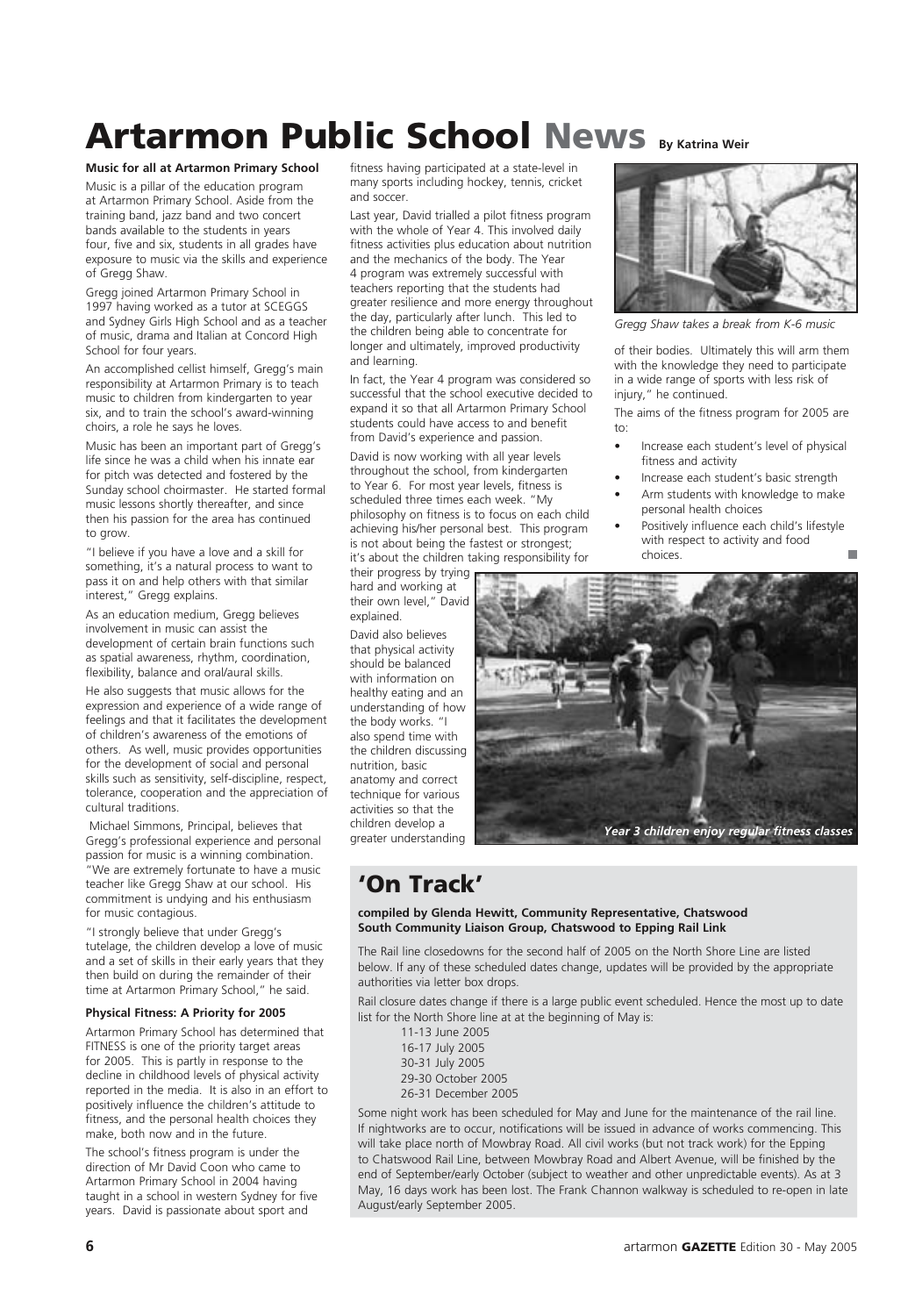# A Long-time Resident's Memories of Artarmon

#### **By Toni McKay**

Eighty-three years is a long time to spend in one house. Hoddie Butler has done just that. And even now he hasn't had to change his only phone number with his move last December to Mowbray Road to a retirement unit in Windsor Gardens.

Arthur Horace Rigby Butler was born in Gordon in November 1916. His mother Emily Stevenson was a widow, his father dying on the Somme in August 1916. Hoddie moved to 11 Cameron Avenue with his mother and widowed grandmother to the 9-year old house purchased for nine hundred pounds. Most of the houses in the street were there or built during his early years. Roads were of dirt in those days so kerbing, guttering and hard surfacing was much welcomed by the locals when it finally arrived.

It happened before his time but Hoddie heard of the lowering of Cameron Avenue to its present site to put the houses on the southern side at street level. The foundation for the road, he was told, was sandstone from the quarry at the end of Burra Road where the Bowling Club now stands.

He well remembers the closing over of the creek which crossed Cameron Avenue and ran through Bridge Street - now the 3-hour car park. A large sausage-like balloon placed along the length of the creek was inflated. This was covered over and a flat surface formed. The balloon was then deflated and removed, to the great interest of the young Hoddie.

Between the wars the local Artarmon residents had little reason to leave the suburb which supplied most of their shopping and medical needs and social activities, with tennis courts, a cinema, and sporting groups.

Along with the local children, Hoddie went to Artarmon School. With his marvellous

memory he can name all his teachers, particularly Miss Ludoff because she sometimes kept the class in until 4 o'clock, and she taught the kindergarten. Although life was centred around Artarmon, high school changed all that. As he wanted to pursue a trade as an electrical fitter he decided against following his friends to North Sydney Boys High. Having passed the exam he went to the nearest technical school which at that time was Albion Street Tech High in Paddington. This meant a steam train trip, ferry to the Quay and then a tram. Whilst Hoddie loved the trip, his mother was always anxious for his safety as the Razor Gangs were a real threat there.

Making the harbour crossing in the years that



*Hoddie Butler, enjoying the recent Artarmon Fair*

he did meant that Hoddie had a wonderful view of the building of the Bridge, but it wasn't until his final year that he was able to make the trip across it to Town Hall station and from there brave the dangers of Surry Hills on foot.

A parishioner of St Basil's since 1922, Hoddie was married there, in 1945, to a local girl Joy Smithers - one of two daughters of the local newsagent. In 1990 the Butlers extended their house and Joy's sister Ida joined them. With the sad deaths nearly two years ago of both Joy and Ida only days apart, Hoddie decided to sell up and move to his very pleasant unit at Windsor Gardens. He attends St Basil's as usual and is still, after 83 years, very much a member of the Artarmon community.

### True or False Quiz

#### **Test your knowledge of Artarmon's history with these questions.**

1. In the 1960s, there were three chemist shops in the Artarmon shopping area.

2. Artarmon Road has always run from Elizabeth Street to Willoughby Road.

3. In the 1930s, the trams ran into Artarmon.

4. Artarmon Reserve was dedicated as a Reserve for Public Recreation in 1888.

*Answers on page 15.*





104A HAMPDEN ROAD ARTARMON • Ph 9419 4511

### Healthy *teeth* ...healthy *life* Dentistry is no longer just about your mouth,

it's about your whole body – and the life and health of every member of the family.

Research from universities and hospitals around the world - including our local Royal North Shore Hospital - has established numerous links between oral health and disease.

The research has found that gums can react strongly to the hormonal changes associated with pregnancy, contraception, menopause and HRT, placing women in a unique position in this new research.

Pregnant women have always needed special dental care because of their susceptibility to gum disease, but it now appears that a range of hormonal fluctuations can have the same effect.

If you have been on HRT and decided not to continue, or if you are thinking about taking HRT, discuss this at your dental appointment and make sure you protect yourself from the start.



**• Sports injuries**

- **Occupational-related pain**
- **Neck headaches**

*Ann Liebert* M.A.P.A. M.M.A.P.A. PH: 9419 3404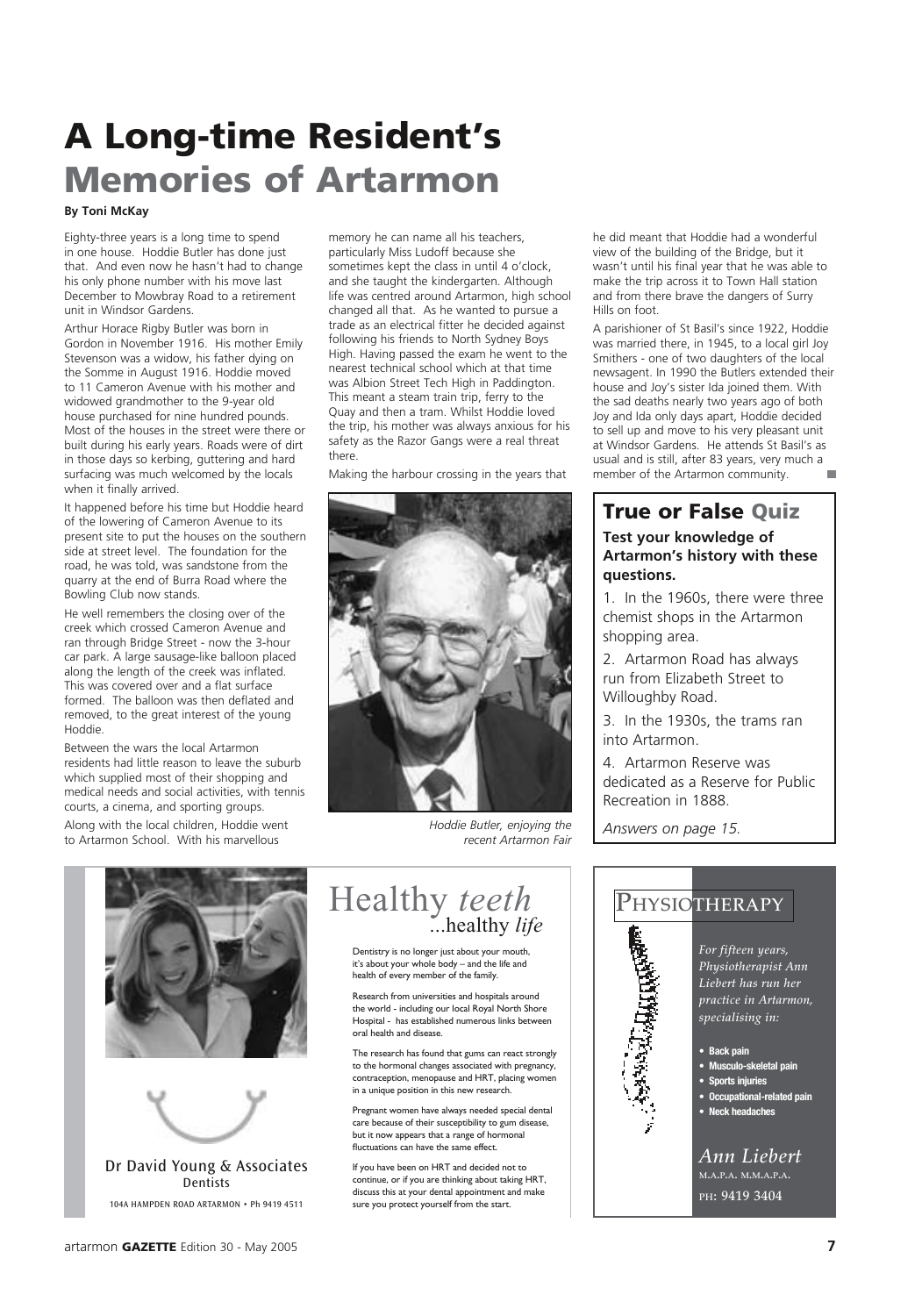# **Fair faces of Artarmon** More photos at www.artarmonprogress.org.au

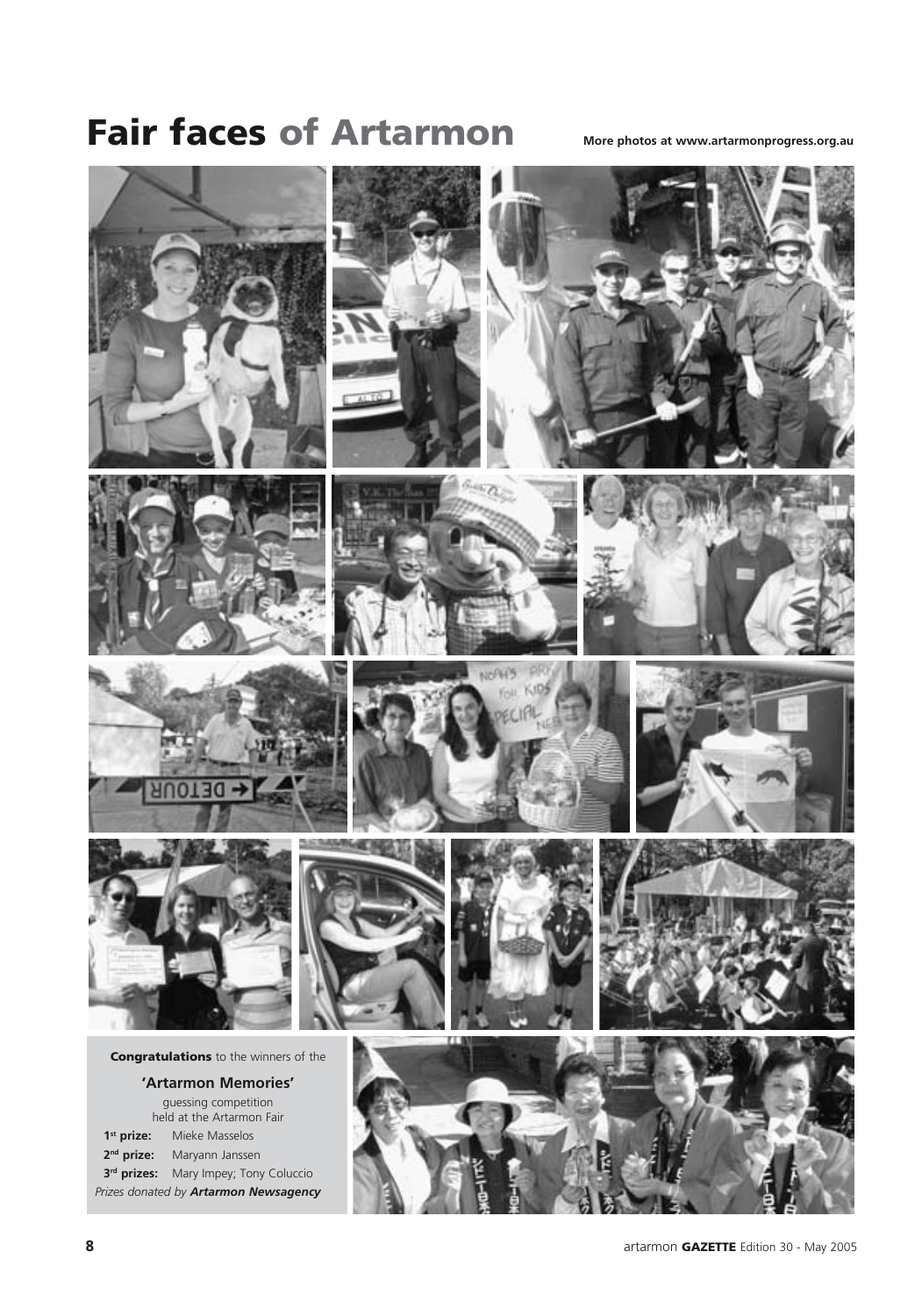# Fair faces of Artarmon



*.... continued from Page 1*

winners. Merit certificates were awarded to: Natalie Smith, Victoria Liu, Fern Mei Sim, Paula Geng, Damian Morris, Hannah Croston, Mark Gottlieb and Sarah Breeton. The overall winners were: 1st - 6D, 2nd - Rosie Davidson 5W and 3rd - 6K and 6L .

#### **Heritage at the Fair**

Marianne Nestor again created a magnificent heritage display, which this year was titled **"How to Trace the History of Your House"**. The exhibition was designed to show us all how to trace the history of our house using the Local History Section of Willoughby City Library. Using a wonderful example of Federation architecture in Tindale Road, Marianne prepared a pictorial "map" of each step that needs to be taken to uncover information about your house.

Many thanks to Karen and Ed Elliff for allowing us to use their house for the display, and for opening it as part of the Heritage Walking Tour also held on the day. Many thanks also to our dedicated band of local "house sitters" who helped out on the day!

Our other heritage activities included our self-guided **heritage street walk** – put together by Glenda Gartrell, the original developer of our heritage house program, and the 'Artarmon Memories' competition on the APA stall.

The Fair would not have been possible without the support of **OUR LOCAL BUSINESS HEROES**. This year we had an amazing level of support from the local business community with a significant increase in the number of Platinum sponsors.

# Thanks to our Local Business Heroes 2005



HOME TRADERS GIL DAVIS AND ASSOCIATES – who again provided all our large promotional signage and an enormous amount of administrative and "on the ground" support to just get things done!



ALTO FORD - set up a great display of two of their cars and provided "Belinda Bug" our fantastic Jumping Castle!

•



COMMONWEALTH BANK – supported all the Artarmon School activities including the Artarmon Art Competition, the P&C Stall and the musical performances.

•



ARTARMON FRAMING & DALE THOMAS **GALLERY** – many thanks again to Lynne and Bob for not only organising Art 2064 but also providing the marquee.

•



NICK LOGAN PHARMACIST ADVICE – an inaugural sponsor who this year brought us Jellybean the Clown!

> • TAURUS MARKETING – who set up a great stall. •

THE LIFESTYLE PLANNER - who set up a stall offering excellent information about their range of services.

•

ARTARMON NEWSAGENCY – a new sponsor in 2005 who provided all the prizes for the APA's 'Artarmon Memories' guessing competition.



WILLOUGHBY CITY COUNCIL - who prepared and set up a wonderful range of exhibits and activities. Special thanks to Di Eva and her team and to Sarah Maddock and Eilis O'Beirne for again providing so much support.



THEISS JOHN HOLLAND LANE COVE TUNNEL PROJECT – a new sponsor in 2005 provided the very cuddly Misty Ridge Cuddly Animal Farm and supported our water conservation information stall.

• Impeccable Painting

IMPECCABLE PAINTING – thanks to David McGowen who again supported all our heritage activities and displays.



DAVID YOUNG AND ASSOCIATES – David is a local dentist, and a new sponsor in 2005 who not only set up a stall and gave away 600 (!) yoyos, but also sponsored Tia the Tooth Fairy and Lily Bliss our face painter!

> ARTARMON VALET SERVICE – thanks to Evan Webb who again sponsored Noah's Ark Toy Library

•

2NSB – a new sponsor in 2005 who set up a great stall and has have already talked about bigger and better things in 2006!

•

•

DIVERSITY MANAGEMENT – who sponsored WEPA (Willoughby Environmental Protection Association) - a very essential local organisation who set up an excellent stall selling Australian Native Plants.

*The Artarmon Community Fair is an annual event so watch the Gazette for regular updates concerning our plans for 2006!*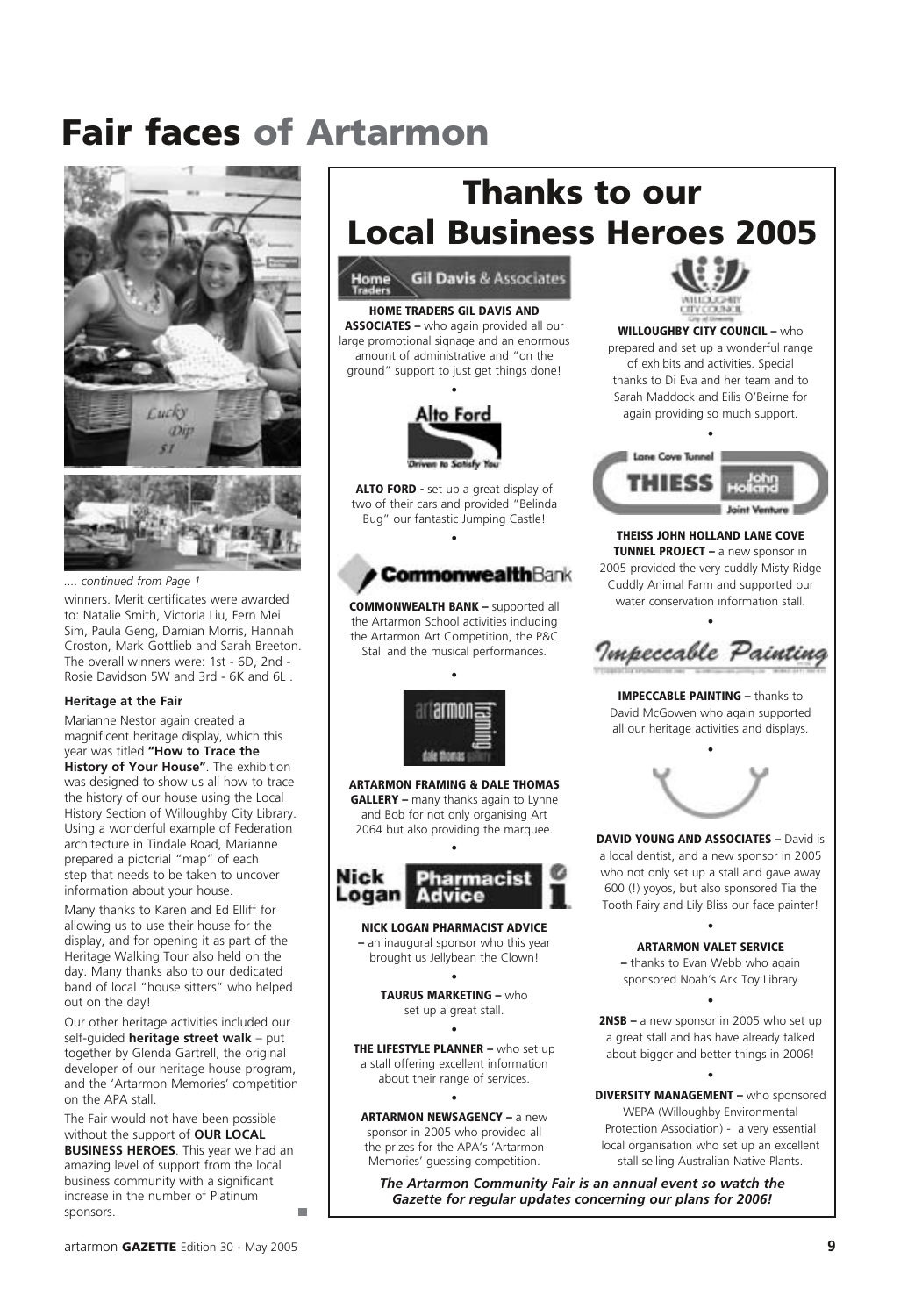# Councillors' feedback...feedback...feedback



**Reserve Rd Truck Movements**

Following a series of complaints Council advises that Thiess John Holland (TJH) does have an approval to move oversize plant out of normal working hours. They should however have suitable escort

vehicles provided. Deliveries of pipes and other materials should not be occurring out of hours.

Council's rangers have been monitoring the area for non-compliance with load limits in general, although load limits do not apply if the vehicle has a destination in the street. For immediate problems, contact the project hotline - 1800 009 280, 24hrs. All calls are logged and caller details are sent simultaneously to rostered community relations co-ordinators by sms and by email. The coordinator who receives the sms then phones the call centre to acknowledge the call using the caller event number. If this is not done within 10 minutes, the sms "rolls" on to the next rostered co-ordinator and so on until it is acknowledged. The co-ordinator then rings the caller within 2 hours. In addition, the conversation is written up in the electronic call registration system with any follow-up actions required. A written reply is also sent to the

caller in 7 days.

#### **Night Works On Gore Hill Freeway**

Night work involving noisy equipment from 9pm to 5am was approved under EPA licence associated with the Lane Cove Tunnel works with noisy work to finish by midnight. A spokesperson for TJH advises that "this type of night work allows us to do the more noisy work of removing the concrete centre median during the day. The work to place traffic barriers and line grinding requires a lane closure which the RTA would only allow at night from 9pm to 5am and not during the day."

Following contact I had with TJH after a complaint about night works, the work site have elected to postpone night work while they review work methodology. TJH will be re-issuing a notification to residents and businesses in advance of this.

#### **The Needs Of Shiftworkers**

An approach has been made to Council Officers concerning what can be done about limiting or banning early morning lawn mowers and vacuum blowers so that the sleep of shift workers is not disturbed. Apparently other Councils have done this so it is a question of what powers reside with Council and if appropriate, then examining the issue through public consultation.

#### **Pedestrian crossings**

A request has been made to Council to con-

sider measures to make the crossing at the corner of Artarmon and Tindale Rds safer. It is the major crossing for anyone walking from the station or public school to that side of Artarmon and should be as safe as possible especially since it is used by lots of school children.

A request has also been made regarding the safety of pedestrians at Hampden Rd at the roundabout near the railway underpass. Council Officers will be reporting on both matters.

#### **Easy Access to Artarmon Station**

Council moved a motion I submitted to maintain the lobbying on this matter. The resolution was that Council make strong representations to the Minister for Transport seeking the urgent commencement of planning and works to provide "Easy Access" to Artarmon Station.



I guess I won't get much sympathy when I complain about drowning in paper…at the moment it seems to be the time for plans. No sooner have we

> **Great Rates Plus...**

XR8 shown

# **Great ratesfor our small business mates.**

**Now, as well as great deals on light commercials, eligible small businesses can make extra fleet savings on a wide range of Ford passenger and SUV vehicles.**

Courier GL Single Cab Chassis. (f)Based on rec.retail price of same model and configuration.



**\$14,990 (e) \$4,600 less than r.r.p. (f) Eligible small business only**

#### **Ford Territory, Wheels car of the Year, 2004 - Available for Immediate Delivery** You'd b<sup>e</sup> popula<sup>r</sup> too...

(a) Free leather seats offer available on BA Falcon MKII XR6 & XR8 sedans but excluding XR6 Turbo models purchased and delivered and delivered by 31/7/05. (b)Based on recretail price of BA Falcon XR6. XR6 Turbo and XR8 Ute ories (fitted). (c) Based on recretail price of BA Falcon XL Cab Chassis ute with same accessories(fitted) (d)Based on recreatil price of BA Falcon XL Styleside ute with same accessories(fitted) (e)Rec.offer price for manu **Alto Ford** 405 Pacific Hwy, Artarmon **9439 4444 No Boundaries**

**Ford PH Courier GL 4x2 Single Cab Chassis**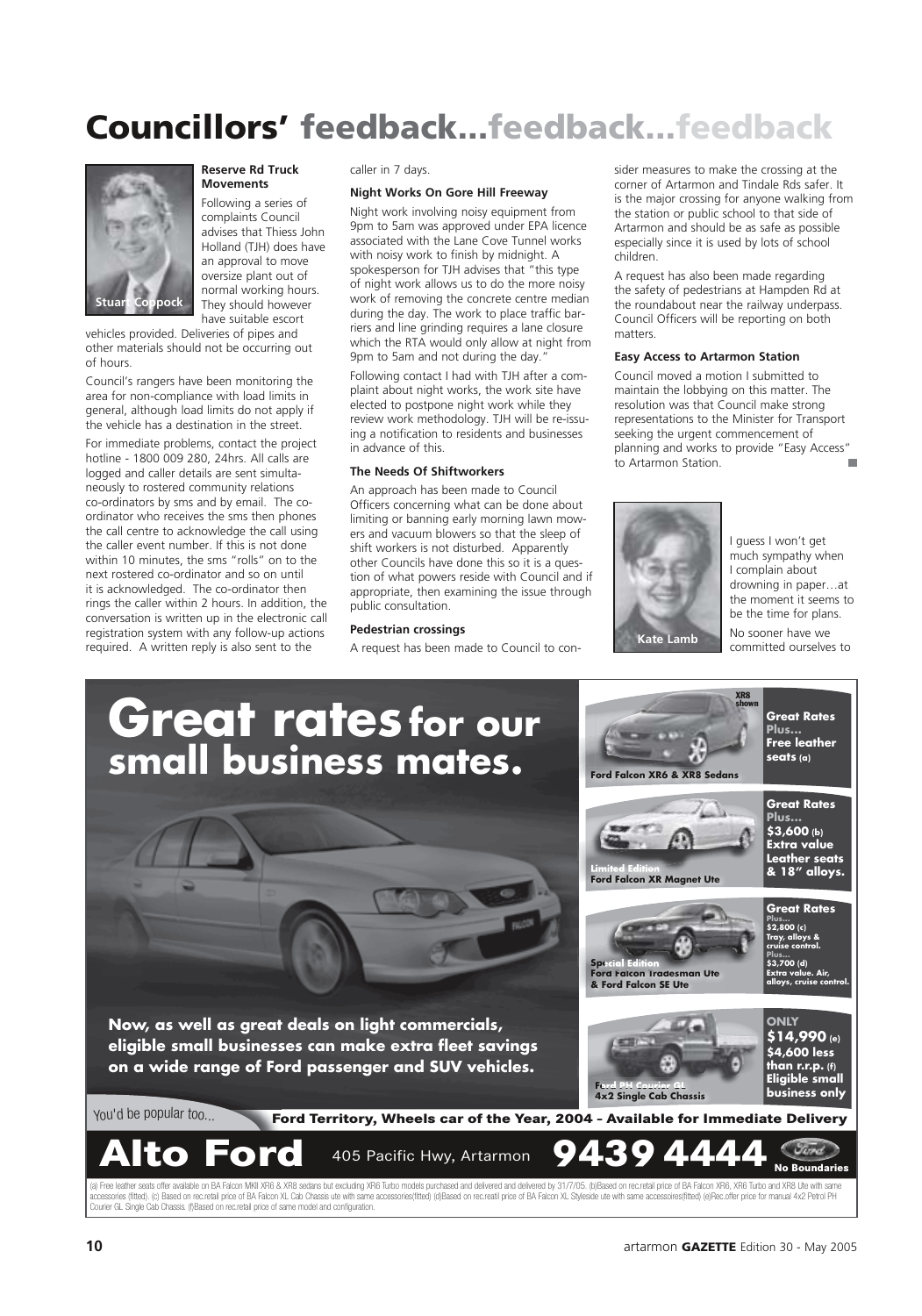# Councillors' feedback...feedback...feedback

a suite of 7 Social Plans (Children, Families, Culturally & Linguistically Diverse, Disability, Youth, Older & Gender) than **Council's** Management Plan & Budget 2005-2010 is on our Agenda. This year's includes capital works in children's services facilities (including laundry & loos at Artarmon Children's Centre) and at the Dougherty Centre, as well as structural and conservation works at the Burley Griffin Incinerator. It's a balanced budget with Income and Expenditure at \$74.5M. The major expenditure is on transport and infrastructure, closely followed by environment, recreation & open space. Apart from the statutory rates increase of 3.5%, our e.restore special rate will deliver \$1.8m towards environmental restoration and sustainability programs throughout the City. The Plan, together with Fees & Charges schedule is on exhibition till late in May.

Somewhat related but taking us to a more strategic level, this year Council aims to develop the **Willoughby City Strategy.** It is a 15 year vision but incorporating some 4 year outcomes (a good governance mechanism!). Starting at the Artarmon Community Fair, we mean to include a very high degree of consultation with you in creation of the Strategy. This strategy must explicitly address our regional and metropolitan context as our future will be very much affected by developments such as the State government's Metropolitan Strategy. They are said to be keen on 'simplifying planning controls' and 'improving development processes' with

'a focus on strategic planning for growth', combined with 'sustainability, competitiveness and liveability' if we are to live up to our aspirations as a global city.

You may know that we do combine with our neighbouring Councils in NSROC, the Northern Sydney Regional Organisation of Councils (these exist all over the state and are affectionately known as "the ROCs"). Already NSROC produces combined State of the Environment reporting, some waste management functions as well as regional supply and purchasing agreements.

The metro strategists have identified our city as part of a 'global arc' of what they see as 'higher order' (IT based) industries stretching from North Sydney out through St Leonards and onto North Ryde. With \$200K from DIPNR, we are partnering with Lane

Cove and North Sydney in the St Leonards Plan & Development Strategy. The broad objective is to prepare a planning framework between the three councils for the 'cohesive and integrated development of St Leonards as a sub regional centre of high significance' within the Sydney Metropolitan Region.

The Councils' submission to DIPNR stressed community engagement as a key element of the project so, given that we have also just resolved to develop a Master Plan for Gore Hill Park, I hope nearby residents, especially those in the multiunit developments on Herbert Street will make their voices heard on matters of liveability!

**STOP PRESS:** Our General Manager is about to call for Expressions of Interest for a suitable consultant "to develop options for the Depot site maximising revenue opportunities and community benefit". On the corner of Frederick St Artarmon, this precious old survivor can now have all manner of 'adaptive re-use' activities considered, so long as they are consistent with its heritage values.

*kate.lamb@willoughby.nsw.gov.au*



#### **Childcare in Willoughby**

One of the major concerns I heard as I spoke to people prior to last year's Council elections was the lack of childcare services in the city. I promised

to address the issue as a matter of urgency. Twelve months on and I am looking at what I have managed to achieve. I now know lots more about the issue but cannot claim to have affected substantive improvements, either now or for the future.

In the past year, Council has approved the establishment of one community preschool facility adjacent to Bales Park. It is active in encouraging and assisting community preschools; it runs two long day care centres which provide preschool programs plus extended hours care; it organises and supervises a family day care program as well as after-school care and vacation care. Running alongside these programs, which include catering for children with special needs, private enterprise provides a further 600 + places for long day care, albeit at high cost. Council has and continues to assist private operators to get their DAs and other approvals completed expeditiously.

A few weeks ago I attended the first of the

Children's Forum meetings for 2005. At the end of the formal agenda, the session was opened up to general questions or comments. I was expecting that there might be comments from parents upset at not being able to find care places for their offspring. Not so, even when I raised the issue myself. In fact there were few present who were 'just' parents, despite childcare being provided while the meeting progressed. Those who were there were almost invariably representing an existing group in the Children's Services area. That got me to wondering whether there really is a problem. True, most parents put their babies' names on waiting lists for services as soon as they are born. Council is frustrated from consolidating these lists by provisions of the privacy legislation. At recent meetings, Council officers have questioned whether the money and effort to implement (and continually update) such a system would be money well spent, even if it could be done legally. So I am left with the question of whether Willoughby really does have a problem of insufficient child-care facilities or has only the **perception** of a problem.

I am aware that some families make use of services in neighbouring municipalities. On the other hand, I am told that others from outside Willoughby drive to our facilities, drop off their child and then hop on a bus to their work in town. We must expect some 'swing and roundabout' impacts.

I would like to hear from parents about their experiences in getting their children into childcare, particularly this year but also in prior years. Please let me know your good stories as well as problems you have had. I will be particularly happy to hear about any solutions to these issues that you might have or which have been successful elsewhere.

*Barry Thompson, 33 Tindale Rd, Artarmon; Phone 9412 1596; or email Barry.Thompson@Willoughby.nsw.gov.au* ш

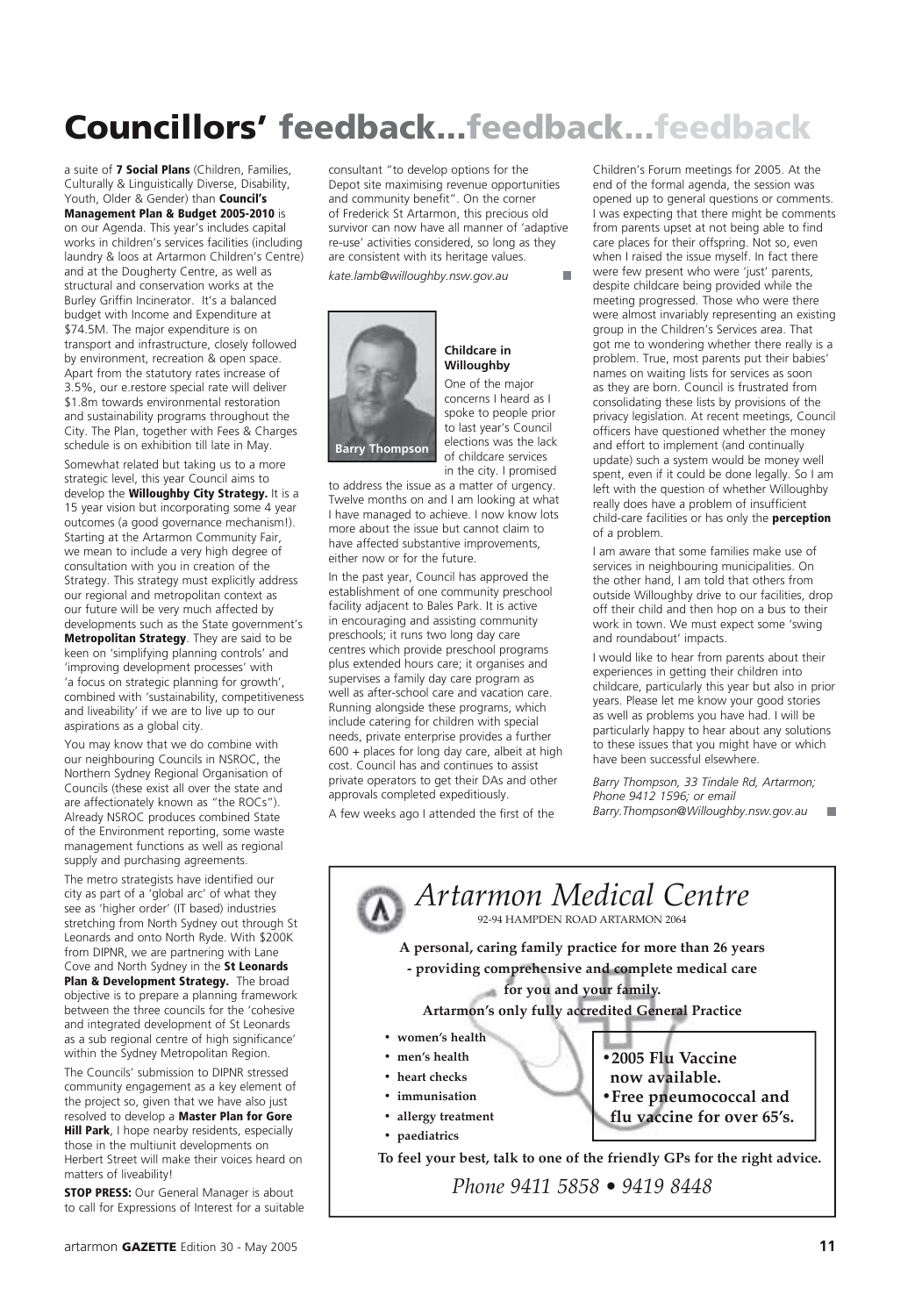### Our Knowledge is your Property





# Our strength begins in your market

> Experienced property advisors offering a wide range of property solutions

> Extensive knowledge of Sydney's North Shore market place

> A global network with national strength and in-depth local knowledge

Call us today to find out how we can assist you.

Rob Ferguson State Director 0412 221 250

Mark Martin State Director 0412 699 662

Geoff Hunt State Director Executive

David Mathews John Slater Executive 0411 754 440 0412 570 090 0401 990 736



# Do you want to know the best way to treat Colds and Flu this winter?



Colds and Flu are more common during winter because more people share enclosed spaces. Symptoms of colds and influenza can include headache, fever, body aches, tiredness, dry cough, sore throat and runny nose.

Many products are available over the counter to treat these symptoms but they may interact with medications prescribed by your doctor.

The staff at **Nick Logan Pharmacist Advice** are dedicated to helping you understand all your medicines to ensure they work safely and effectively for you and your family.

Come and see **Nick**, **Claire**, **Ann** or **Ameena** for verbal and written advice. You'll love our service and we're **OPEN 7 DAYS**.



96 Hampden Road, Artarmon Phone 9419 6880 Fax 9419 6868 Email nloganpa@bigpond.net.au www.artarmon.pharmacistadvice.net.au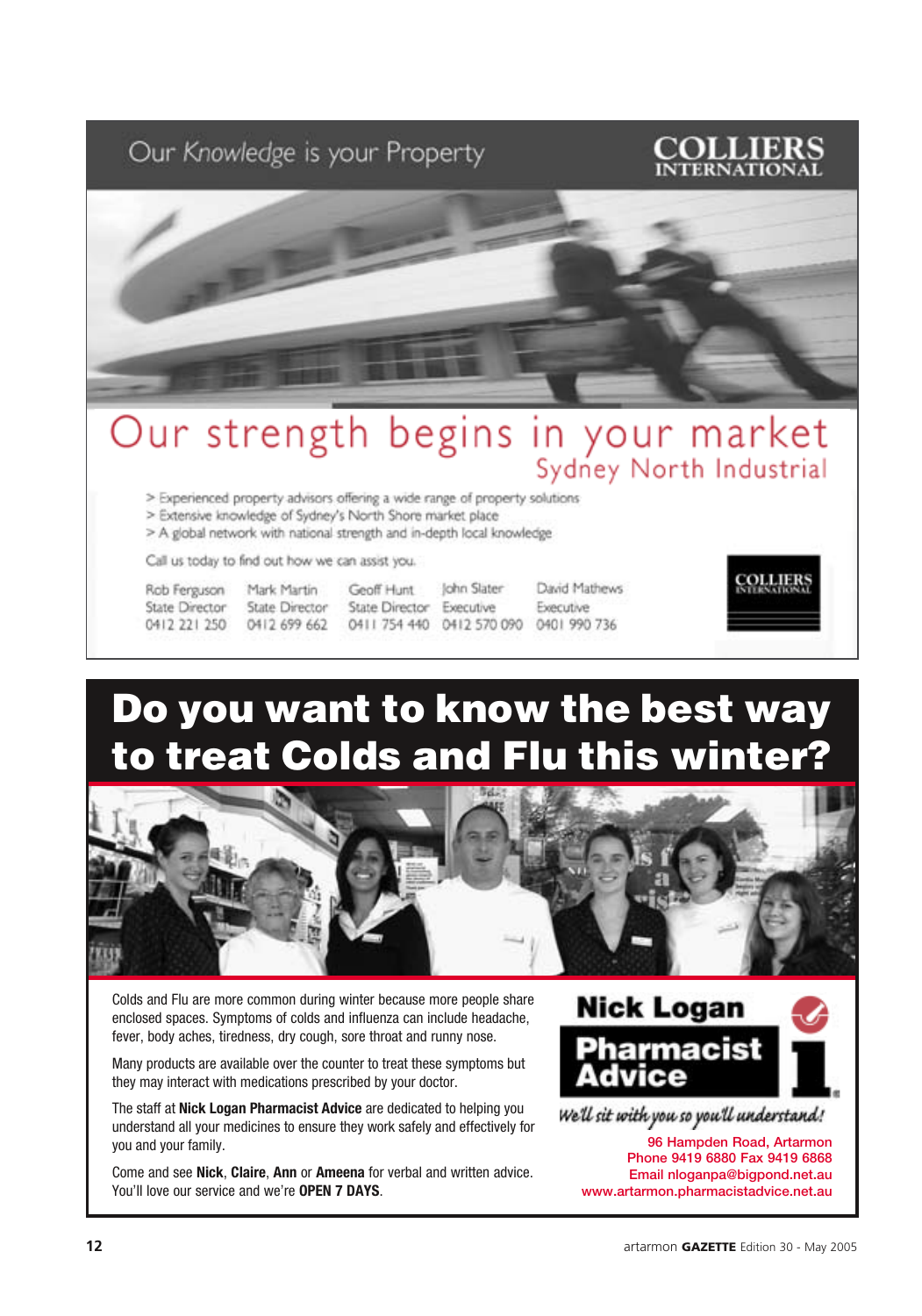### Artarmon, a cheap and quiet backwater

#### **By Richard Gartrell**

It is 1955. The quiet streets of Artarmon have yet to feel the impact of closer density and high rise units. On the eastern side of the railway where the red rattlers run, there is a thriving community shopping centre.

Wilkes Avenue has a Franklins, a chemist and a greengrocer. Around in Elizabeth Street there is a Jewel supermarket and a butcher across the street while up on the corner of Brand and Elizabeth Streets is a corner store. Here, locals can put their purchases 'on tick' until the next time they drop in.

Two couples, migrants from war-torn Russia, have dropped in on Mr Thomas' real estate. They were living in a flat in top Ryde, having scraped together a deposit for a house. Burwood and Strathfield were nice but too dear. Chatswood looked good but it was a bit dear too. Why not have a look at Artarmon? "It's

a lot cheaper and it's very handy to the city" was the assessment.

That's how they found their house at 17 Muttama Road. The widow who owned it was anxious to sell and Mr Thomas asked for a holding deposit. This was a problem. But never mind, Mr Thomas came up with the answer – he put in the deposit for them allowing them two weeks to repay him.

The banks would not lend money easily and a woman's income was never taken into account. But, the AMP would provide mortgages on life assurance and so the deal was made – a house for five thousand pounds at 4% over 25 years. It sounds a ridiculous

price but Victor and Rima's combined income was twenty pounds a week.

So, Victor and Rima Chose, with Rima's mother Olga and her partner John, bought 17 Muttama Road and on 5 May 2005, Victor and Rima celebrated 50 years in their house.

#### **Back then**

A city accountant Mr James B Taylor, built identical houses, *St Mervyns* (15) and *Nombi*  (17) Muttama Road on land originally bought by Mr S.J. Simpson in 1904 for one hundred pounds per block. Number 15 changed hands in 1914 for twelve hundred and forty pounds. Addresses were originally the house name before a street numbering system was introduced.

In the 1950s, next door to Victor and Rima



in number 19 Muttama Road, the owner ran a boarding house for girls, while Number 21 was accommodation for boys. In the days before civilian widow pensions it was very common for widows to take in boarders – indeed for the majority, it was their only means of getting an income.

#### **And now**

Artarmon has changed dramatically in that fifty years, but the east side fortunately remains almost the same. The one storey streetscape in Muttama Road which is the basis of its heritage classification, is almost the same although the Brush Box are now huge

YOUR LOCAL DRY CLEANING SPECIALIST

#### **also handles**

- **Doonas, blankets**
- **Curtains**
- **Rugs**
- **Suede and leather**
- **Wedding gowns**
- **Repairs and alterations**
- **Dyeing**
- **Do-it-yourself carpet cleaning**

### **A R T A R M O N V A L ET S E R V I C E 98 Hampden Road Artarmon ~ opposite the station ~**

**Phone 9419 2830 Also: Same Day Photos**

and the modern picket fences have replaced the brick or sandstone based shorter pickets from earlier times.

The shops have changed – the expansion in Chatswood made that inevitable as the big supermarkets proved attractive – and the houses west of the railway have all gone to apartments. But, life in Muttama Road for Victor and Rima is largely unchanged.

**The Artarmon community congratulates Victor and Rima on their 50-year anniversary in Artarmon, and wishes them many more years at 17 Muttama Road.**

|                                                                                                                                                                                                                     |                   |                                                                                                                                                                                                        |                                                     | GIVE THE COMMUNITY A LOUDER VOICE - JOIN THE APA NOW                      |
|---------------------------------------------------------------------------------------------------------------------------------------------------------------------------------------------------------------------|-------------------|--------------------------------------------------------------------------------------------------------------------------------------------------------------------------------------------------------|-----------------------------------------------------|---------------------------------------------------------------------------|
|                                                                                                                                                                                                                     | <b>First name</b> |                                                                                                                                                                                                        | <b>Surname</b>                                      | Payment<br>\$10 per person 2005/06                                        |
| Mr/Mrs/Ms                                                                                                                                                                                                           |                   |                                                                                                                                                                                                        |                                                     |                                                                           |
| Mr/Mrs/Ms                                                                                                                                                                                                           |                   |                                                                                                                                                                                                        |                                                     |                                                                           |
|                                                                                                                                                                                                                     |                   |                                                                                                                                                                                                        | Total (incl. GST):                                  |                                                                           |
| Address:                                                                                                                                                                                                            |                   |                                                                                                                                                                                                        |                                                     |                                                                           |
| Phone:                                                                                                                                                                                                              | Fax:              |                                                                                                                                                                                                        | Email:                                              |                                                                           |
| <b>Payment method:</b>                                                                                                                                                                                              |                   |                                                                                                                                                                                                        |                                                     | <b>Non-resident owner or leaseholder:</b> - please deliver my Gazette by: |
| $\Box$ Cheque (payable to Artarmon Progress Association and mailed to<br>PO Box 540 Artarmon 1570)                                                                                                                  |                   |                                                                                                                                                                                                        | $\Box$ mailing, or<br>Address of Artarmon Property. | $\square$ email                                                           |
| $\Box$ Internet transfer to BSB 062-104, A/C 00900037 on $\Box$<br>(A/C name: Artarmon Progress Association; Bank: CBA, Artarmon) Please<br>fax transfer receipt inc no. to 9411 6616 or mail us a copy. Thank you. |                   | Date:<br>Privacy Statement: Information collected is for the exclusive use of<br>the Artarmon Progress Association. Information will not be made<br>available to any other organisation or individual. |                                                     |                                                                           |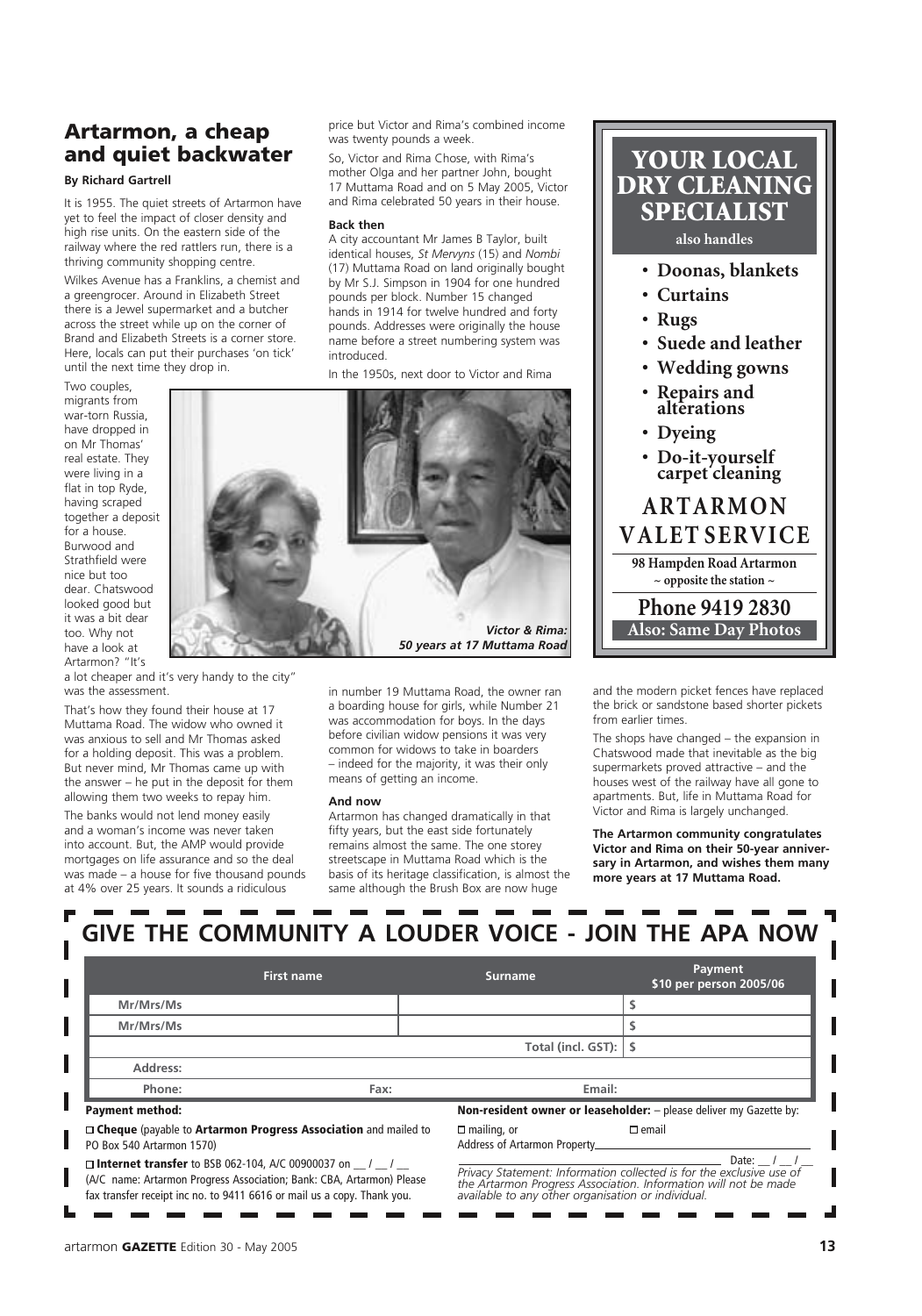# Leaves and trees in our gardens **by Mollie Shelley**

April to July – these are months when deciduous trees are shedding their leaves. Eucalypts drop continually but they seem to have a particularly heavy fall at the end of summer. All year my two eucalypts and a tall *Michelia champaca* cause me more work than all the rest of the garden put together. The question for me is always how to make best use of the leaves.

The *Eucalyptus scoparia*, the Willow Gum in the front garden, has become host to a virulent scale which has attacked, and is gradually killing, all the gums of this species in Sydney. My tree is striving mightily to survive, growing ever taller as it puts out new leaves after shedding masses of dead ones and small branches. In the back garden the *Eucalyptus microcorys,* a Tallowood planted by previous owners, has a waist-high girth of 3.5 metres. It's a magnificent tree, but it's beside my back terrace, lifting the paving, and barely three metres from the house itself. These two trees between them can fill a Council vegetation bin with gum leaves and sticks every couple of weeks.

Eucalyptus leaves can be composted. I remove the bigger sticks and put the leaves into an open compost bin separate from other

compost. Add blood and bone and a large dollop of patience. Gum leaves take about twelve months to break down.

Casuarina needles break down even more slowly but they are great for suppressing weeds in those odd corners and seem to deter the activities of slugs and snails.

Leaves from deciduous trees are a much easier proposition. By this time of year the thick mulch put onto gardens for summer has thinned. Leaves can replace it, maintaining soil warmth and moisture over our short winter. Broadcast blood and bone or a good general fertiliser to stop withdrawal of soil nitrogen as the leaves break down. I use either, generally whatever I have left in the shed, but I'm particularly devoted to pelleted Organic Life because of its ease of distribution.

Trees! I would like someone to do a cost/ benefit analysis of mine taking into account: the time I spend raking and sweeping, the electricity the mulcher uses, the cost of getting someone once or twice a year to remove fallen branches that are too big for me to manage, also someone periodically to clear the roof of fallen leaves, sticks and branches. Against this put aesthetics and the



shade and protection the trees give the house and garden. The weighting would seem to be against the trees until I put health into the equation - the huge amounts of pollution and carbon dioxide the trees remove from the air in a suburb like Artarmon, bounded on all sides by busy main roads and downhill from car-infested Chatswood.

In the twenty years I've lived here I've seen the suburb change and become a green haven of which we can be justly proud.

PERMACULTURE NORTH meets 3rd Monday evening each month in Lindfield.

Info: Wendy Bishop, 9420 4884.

### Noise Pollution – A Neighbourhood Issue **by Rhoda Sexton**

With the trend to higher population density, Federal, State and local governments increasingly have to deal with complaints about noise. Noise pollution can be defined as unwanted or offensive sounds that intrude unreasonably into our daily activities.

The major noise sources as published by the NSW Department of Environment and Conservation (DEC) (formerly the Environmental Protection Authority), in the order of annoyance are: barking dogs, traffic, noisy neighbours, trail bikes, lawn mowers, neighbours' TV/music, noisy parties, aircraft, garbage collection and railway activity. Artarmon residents will be familiar with many of these.

#### **Neighbourhood noise**

Neighbourhood noise is a frequent cause of complaints to local councils, police and the DEC; we all cause noise and are victims of it. How we respond to particular noises depends on the type of noise and how we feel about it, and noise that is acceptable to one person may be unacceptable to another, such as when we are operating noisy appliances or equipment.

When noise annoys, we can obtain information about dealing with it from DEC, local councils, police and the NSW Law Society. The Protection of the Environment Operations (Noise Control) Regulation 2000 sets out restricted times for domestic activities that could potentially be heard inside neighbouring homes (Table 1). If a person fails to comply with a warning from Police or council, an on-the-spot fine may be issued. Restrictions can also be placed by issuing prevention notices, noise control notices or noise abatement directions under the

Protection of the Environment Operations Act 1997 (POEO).

On-the-spot penalty notices for breaching the legislation attract fines of \$200 for individuals or \$400 for corporations. Orders imposed by a court can bring fines of up to \$5,000 for individuals and \$11,000 for corporations. Breaching a court order by continuing to make offensive noise is a criminal offence, which can also lead to contempt of court charges.

#### **What you can do**

With neighbourhood noise, authorities recommend to try solving the issue amicably by talking to whoever is causing the noise. Often people do not realise that they are causing a problem, and may be happy to do what they can to help.

If the noise continues, a Community Justice Centre (CJC) may be contacted to facilitate mediation. This is a free process and has a 95% success rate. If the problem is still unresolved, local councils can serve notices on people under the POEO Act 1997. If the notice is not complied with, the council can prosecute and take action through a court. A person can also take action independently of the local council or other regulator and seek a noise abatement order under section 268 of the POEO Act by contacting the local court.

#### **References:**

Department of Environment & Conservation (NSW) www.epa.nsw.gov.au/noise/index.htm The Law Society NSW www.lawsociety.com.au

**NSW Police** www.police.nsw.gov.au

Law for you www.law4u.com.au Various local council websites.

#### **Table 1: Time restrictions when noise is audible inside a neighbour's residence** *(contact Local Council or Police):*

| <b>Noise source</b>                                                            | <b>Time restrictions</b>                                                              |  |
|--------------------------------------------------------------------------------|---------------------------------------------------------------------------------------|--|
| Power tools and<br>equipment                                                   | 8 pm – 7 am (weekdays &<br>Saturdays)<br>8 pm $-$ 8 am (Sundays &<br>public holidays) |  |
| <b>Musical instruments</b><br>and sound equipment                              | 12 midnight - 8 am<br>everyday                                                        |  |
| Air conditioners                                                               | 10 pm – 7 am (weekdays)<br>10 pm - 8 am (weekends<br>& public holidays)               |  |
| Motor vehicles (except<br>when entering or<br>leaving residential<br>premises) | 8 pm - 7 am (weekdays)<br>8 pm - 8 am (weekends &<br>public holidays)                 |  |
| Refrigeration units<br>fitted to motor<br>vehicles                             | 8 pm – 7 am (weekdays)<br>8 pm - 8 am (weekends<br>and public holidays)               |  |

**Table 2: Other common causes of noise complaints:**

| <b>Noise source</b>                            | Contact                     |  |
|------------------------------------------------|-----------------------------|--|
| Road construction<br>Main roads<br>Local roads | DEC, RTA<br>Local Council   |  |
| <b>Building construction</b>                   | Local Council               |  |
| Animal noise                                   | Local Council or Police     |  |
| Burglar, intruder or<br>car alarms             | Local Council or Police     |  |
| Garbage collection                             | <b>Local Council or DEC</b> |  |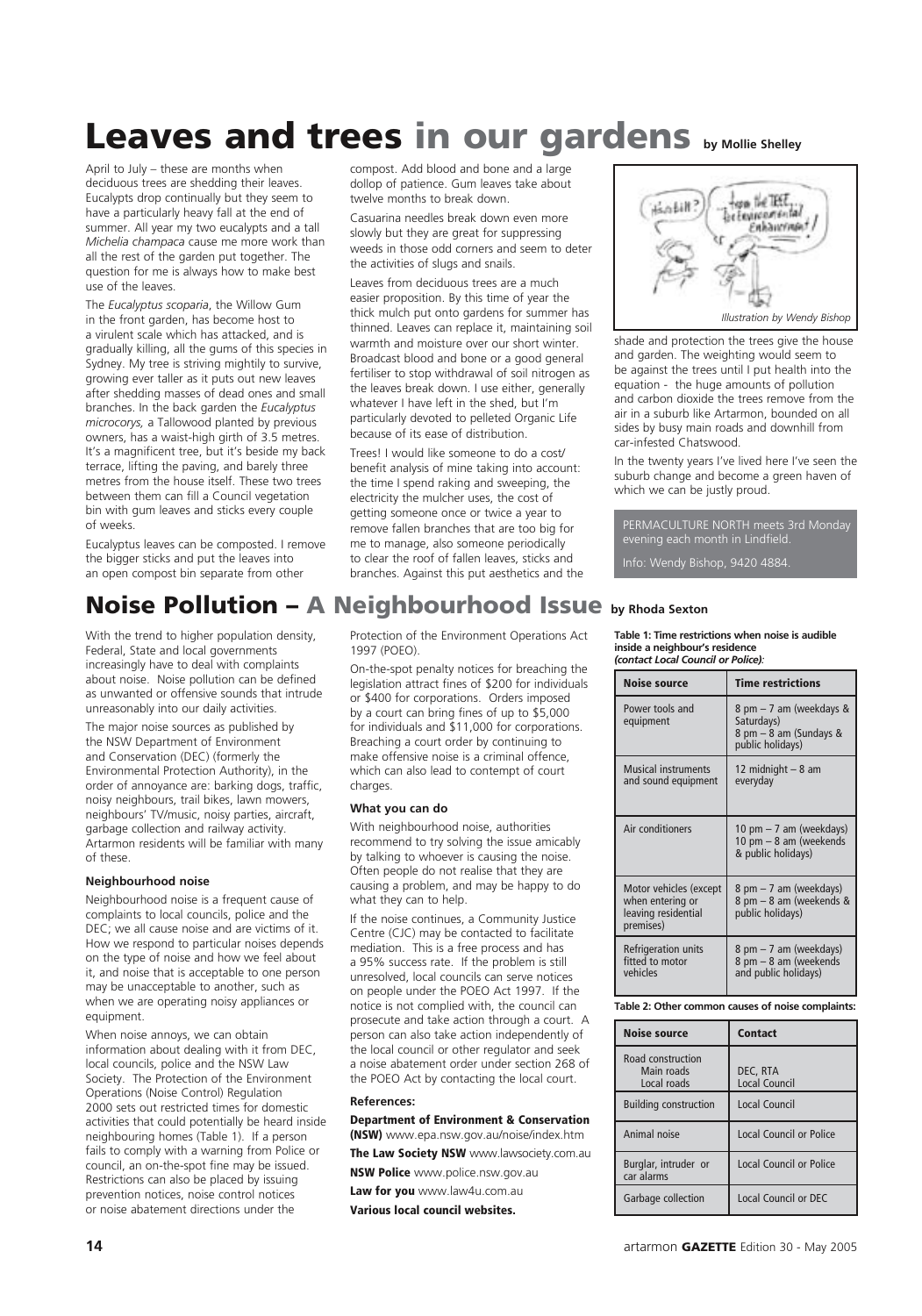# *Talking 2064*

*Artarmon is getting bigger. Willoughby Council is finalising its suburb boundaries and will submit them for approval to the Geographical Names Board. The eastern boundary of Artarmon now includes the southern side of Artarmon Rd (from Sydney Street to Chelmsford Avenue) and the western side of Chelmsford Avenue. Both of these streets were previously part of Willoughby. It will be interesting to see if Australia Post alters its mail delivery areas to match the new boundaries.*

*Congratulations to Erica, one of our newest Committee Members, and her new fiancée, Aaron. We were particularly grateful for all of Aaron's assistance at the Fair – little does he know he is marrying the APA as well!*

#### True or False Answers *Questions on page 7.*

1. True. There was Hearne's Pharmacy in Wilkes Avenue; Hodgson's Pharmacy in Hampden Road near Francis Road and Watson's (now Nick Logan's) Pharmacy.

2. False. Artarmon Road originally ran from Elizabeth Street to Sydney Street. Ryan (or

### **Artarmon District Guides – growing leadership**

#### **By Sonia Powell**

A big welcome to Artarmon Guides' new youth leaders Nicky, Alisa and Tania – what fantastic positive role models for the girls as they join our growing leadership team.

Coming up: the annual Artarmon Bike-

a-thon at 10am on Sunday 18 September – open to the whole community, put it in your calendar! Last year this fun local event raised thousands of dollars for autistic kids.

Want to find out more about Guides? New girls and new leaders are always welcome. Visit the Guides NSW website, email artarmon\_guides@yahoo.com.au or call Leisa on 9427 7156.

Ryan's) Street ran from Willoughby Road to Chelmsford Avenue. In the 1920s, the two were joined together, the whole becoming Artarmon Road, but retaining the Ryan Street house numbers.

3. False. The trams from Wynyard and Taronga Zoo to Lane Cove skirted Artarmon, running along Pacific Highway and Longueville Road. A crossover allowed trams to shunt at the (then)



### Fine Woodwork

14 Olympia Road, Naremburn NSW 2065 tel: 02 9436 1098 • fax 02 9226 1234 Mob: 0408 620 683 *www.stephenjay.com.au email: sjkemp@iinet.net.au*

- **Custom made furniture**
- **Deck furniture**
- **Arts & Crafts Furniture (perfect for your bungalow)**
- **Shaker Reproductions**
- **Antique Restorations**
- **Re-finishing**
- **Custom Designs**
- **Furniture for wine**
- **Home libraries**

junction of Broughton Road, opposite the (then) Lane Cove Fire Station. Trams terminating here showed the sign 'Broughton Rd Artarmon'.

4. True. Artarmon Reserve was part of the Artarmon Estate of William Gore (1765-1845). Gore Hill, Gore Creek and Gore Bay are named after him.

*Quiz compiled by Michael Haynes*

# St Basil's Anglican Church rtarmon

**6 BROUGHTON ROAD, ARTARMON • RECTORY 9412 1315 • OFFICE PH/FAX 9413 9713** 

ENGLISH CLASSES (ESL) HAVE RESUMED AT ST BASIL'S

**EVERY SUNDAY 4.30PM - 6PM Contact Janet Cook on 9416 1644**

### OTHER DATES

Bush Church Aid

Sunday 5 June 10am & 6pm Speaker: Paul Dew

Church Missionary Society Sunday 17 July

Korean Church Anniversary Sunday 14 August You are invited to

# *St Basil's Patronal Festival*

Sunday 26 June 10am

Family Communion Service

*Special Guest and Speaker: Bishop Glenn Davies*

Music from the Cathedral Singers

Special luncheon to follow

Baptisms, Marriages and Funerals by arrangement with the Rector.

If we can be of any other help or if you have an enquiry about the Christian faith or Church activities, please phone on 9412 1315.